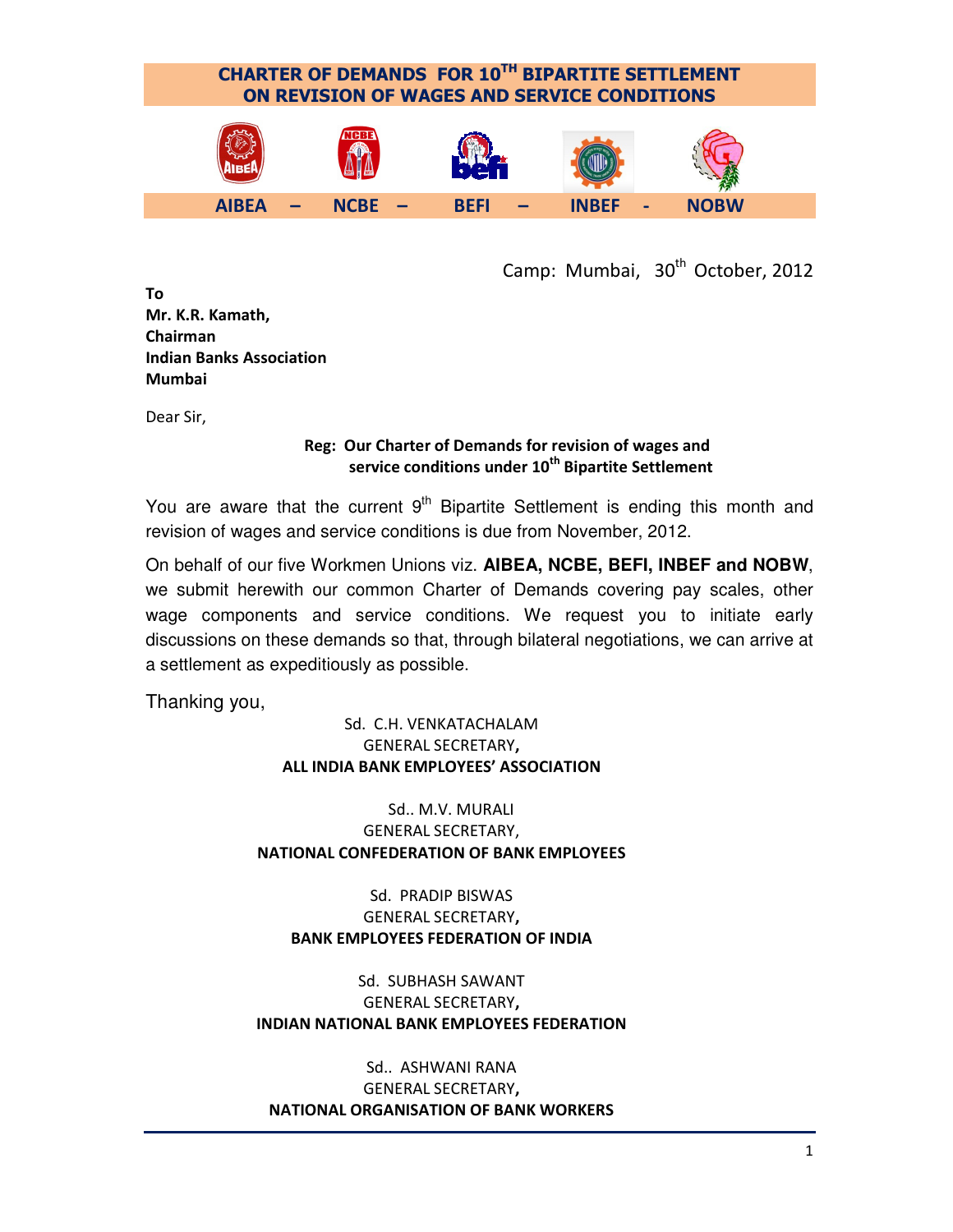#### The backdrop:

The  $9<sup>th</sup>$  Bipartite Settlement signed on  $27<sup>th</sup>$  April, 2010 between IBA and AIBEA-NCBE-BEFI-INBEF-NOBW was effective from 1<sup>st</sup> November, 2007 for a period of 5 years ending on 31-10-2012. Hence the pay scales, other components of wages and service conditions need to be revised from  $1<sup>st</sup>$  November, 2012. It is in this backdrop that we present this fresh Charter of Demands for consideration by the Indian Banks Association and for initiation of meaningful discussions, bilateral negotiations and expeditious conclusion to arrive at the 10<sup>th</sup> Bipartite Settlement.

#### Journey so far:

The transition from the period of Tribunals and Awards from early forties to the middle of sixties, to bipartism, became the hallmark of collective bargaining in the banking industry with the signing of the first ever sector-wise, pan-India Bipartite Settlement on 19-10-1966. This foundation and spirit of cordiality and mutuality has been nurtured and carried forward in the last four and half decades due to which further 8 such industry-level bipartite settlements have been signed during this period.

Unlike in many sectors, in our banking industry, these Settlements have not only catered to the demands of the employees for better wages and improvement in service conditions, but have also addressed and resolved many sensitive issues of the managements and requirements of the administration. This has been made possible because of the responsive and responsible approach on either side to work out amicable solutions.

We trust that the same cordiality and mutual understanding would continue in the coming period also.

#### Pivotal role of Banks :

We are conscious and hence committed to the cause and success of the banking sector in our country, particularly, our public sector banks, which have come to be an engine for economic growth and development. At the present juncture, when the economy is passing through a very critical phase, the role of our Banks becomes very crucial. Banks have to further reach out to the people at large as well as act as a catalyst to de-stress the economic strains that our country is subjected to presently. This requires Banks to adopt appropriate strategies and activities, and equally, the employees also need to feel encouraged and motivated to work with seamless objective. For this, the employees need to be remunerated appropriately and adequately. Hence the Charter of Demand for better wage revision.

#### Increasing business volumes and decreasing manpower:

When we were dealing with 9<sup>th</sup> Bipartite Settlement, the total business of public sector banks as on 31-3-2007 was at Rs. 33 lacs crores. Today, as on 31-3-2012, the business volume has risen to Rs. 85 lacs cores as would been seen from the following Table I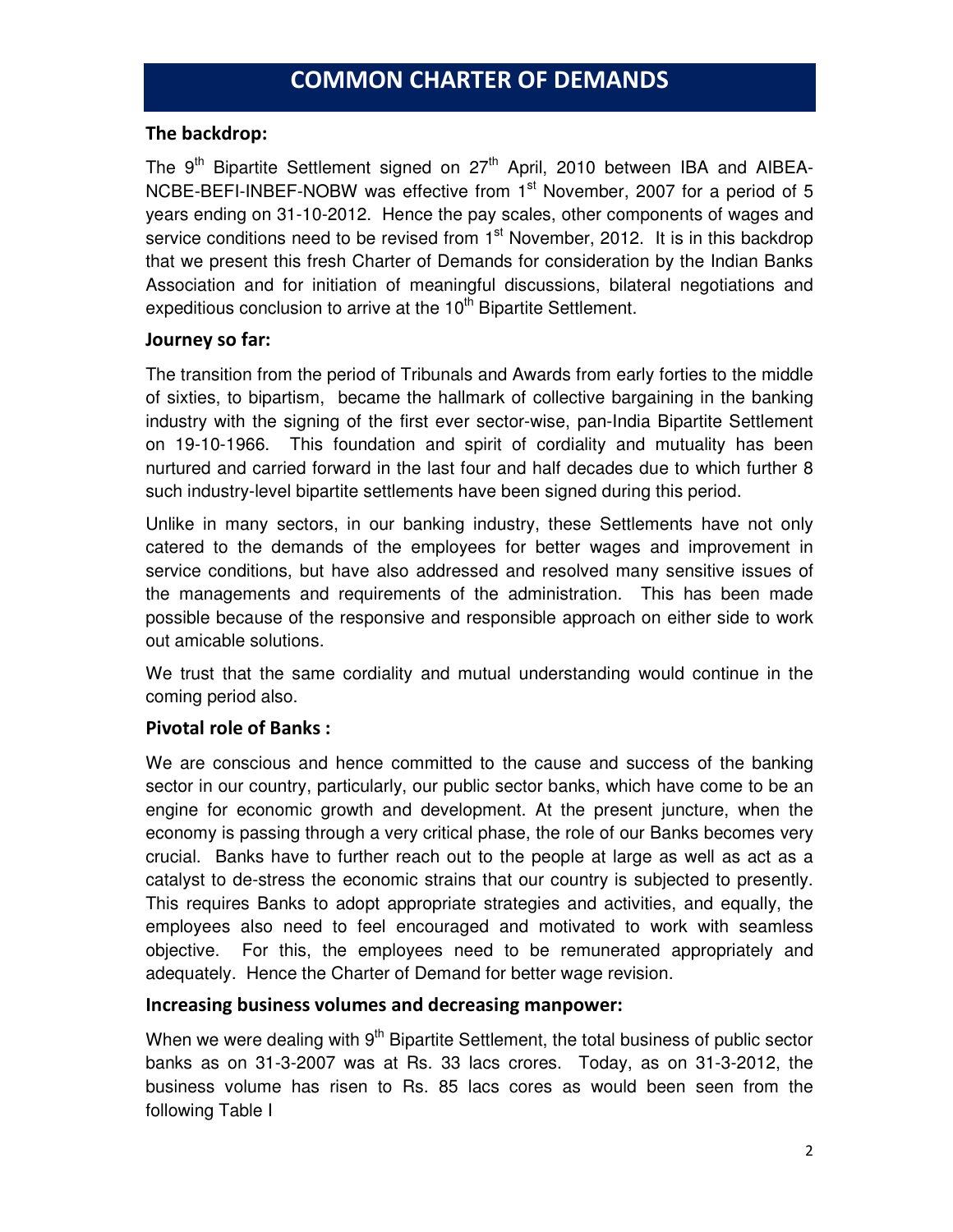|             |                                                  | <b>TABLE I</b>  |                       |
|-------------|--------------------------------------------------|-----------------|-----------------------|
|             | <b>PUBLIC SECTOR BANKS</b> (excluding IDBI Bank) |                 | <b>Rs. In Crores</b>  |
| <b>YEAR</b> | <b>DEPOSITS</b>                                  | <b>ADVANCES</b> | <b>TOTAL BUSINESS</b> |
| 31-3-2007   | 19,35,000                                        | 13,87,000       | 33,22,000             |
| 31-3-2008   | 23,80,000                                        | 17,15,000       | 40,95,000             |
| 31-3-2009   | 30,00,000                                        | 21,56,000       | 51,56,000             |
| 31-3-2010   | 35,24,000                                        | 25,63,000       | 60,87,000             |
| 31-3-2011   | 41,93,000                                        | 31,38,000       | 73,31,000             |
| 31-3-2012   | 47,90,000                                        | 36,97,000       | 84,87,000             |

#### **TOTAL BUSINESS**



Concurrent to this increase in the volume of business in the Banks, as the figures herein under in Table II would reveal, the number of workmen employees has not kept pace with business growth.

**TABLE II** 

| <b>YEAR</b> | <b>NO. OF WORKMEN in PSBs</b> |
|-------------|-------------------------------|
| 31-3-2007   | 4,69,985                      |
| 31-3-2008   | 4,52,900                      |
| 31-3-2009   | 4,56,600                      |
| 31-3-2010   | 4,45,600                      |
| 31-3-2011   | 4,50,500                      |
| 31-3-2012   | 4,51,634                      |

(Other than in IDBI Bank)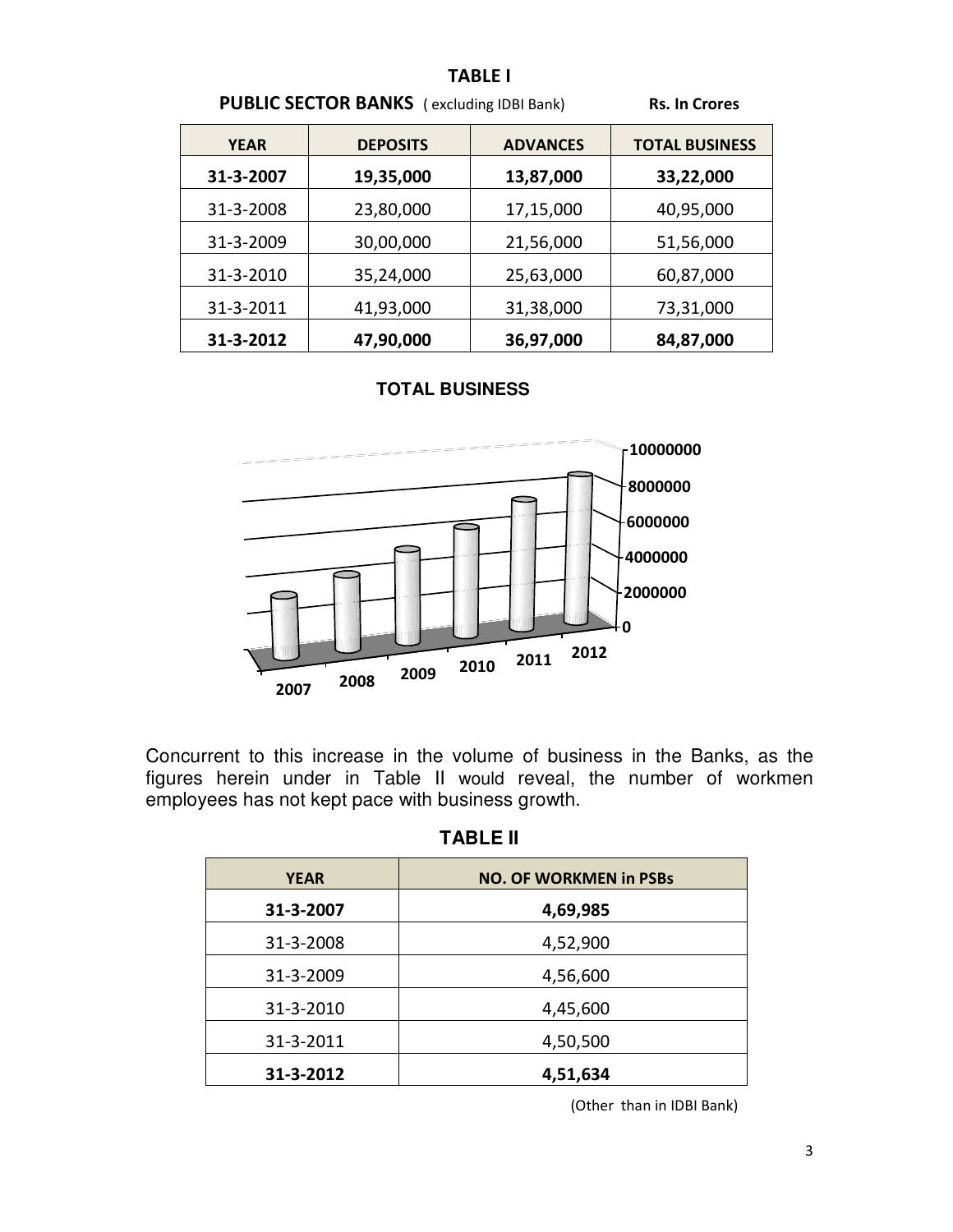

It is pertinent to point out that with the concentration and focus on Casa Deposits, the increase in volume of work is more than proportionate to the increase in business volume. But unfortunately, the number of employees have not gone up along with the growth in business volume. On the other hand, the total number of workmen employees has come down from 4,70,000 as on 31- 3-2007 to 4,50,000 as on 31-3-2012. This has obviously resulted in higher workload on the staff. Many a times, employees are required and found to be working beyond their stipulated working hours even to complete the day's routine transactions. Higher the workload – higher the wage and hence our Charter of Demand for upward wage revision.

#### BUSINESS PER EMPLOYEE AND PROFIT PER EMPLOYEE

The Tables III and IV below, will also explain the increasing business per employee and increasing profit per employee.

#### TABLE III

| <b>YEAR</b> | <b>BUSINESS</b>     | <b>PROFIT</b>       |
|-------------|---------------------|---------------------|
|             | <b>PER EMPLOYEE</b> | <b>PER EMPLOYEE</b> |
| 31-3-2008   | 594 lacs            | 3.7 lacs            |
| 31-3-2009   | 734 lacs            | 4.7 lacs            |
| 31-3-2010   | 864 lacs            | 5.3 lacs            |
| 31-3-2011   | 1017 lacs           | 5.9 lacs            |
| 31-3-2012   | <b>1151 lacs</b>    | 6.4 lacs            |

#### IN PUBLIC SECTOR BANKS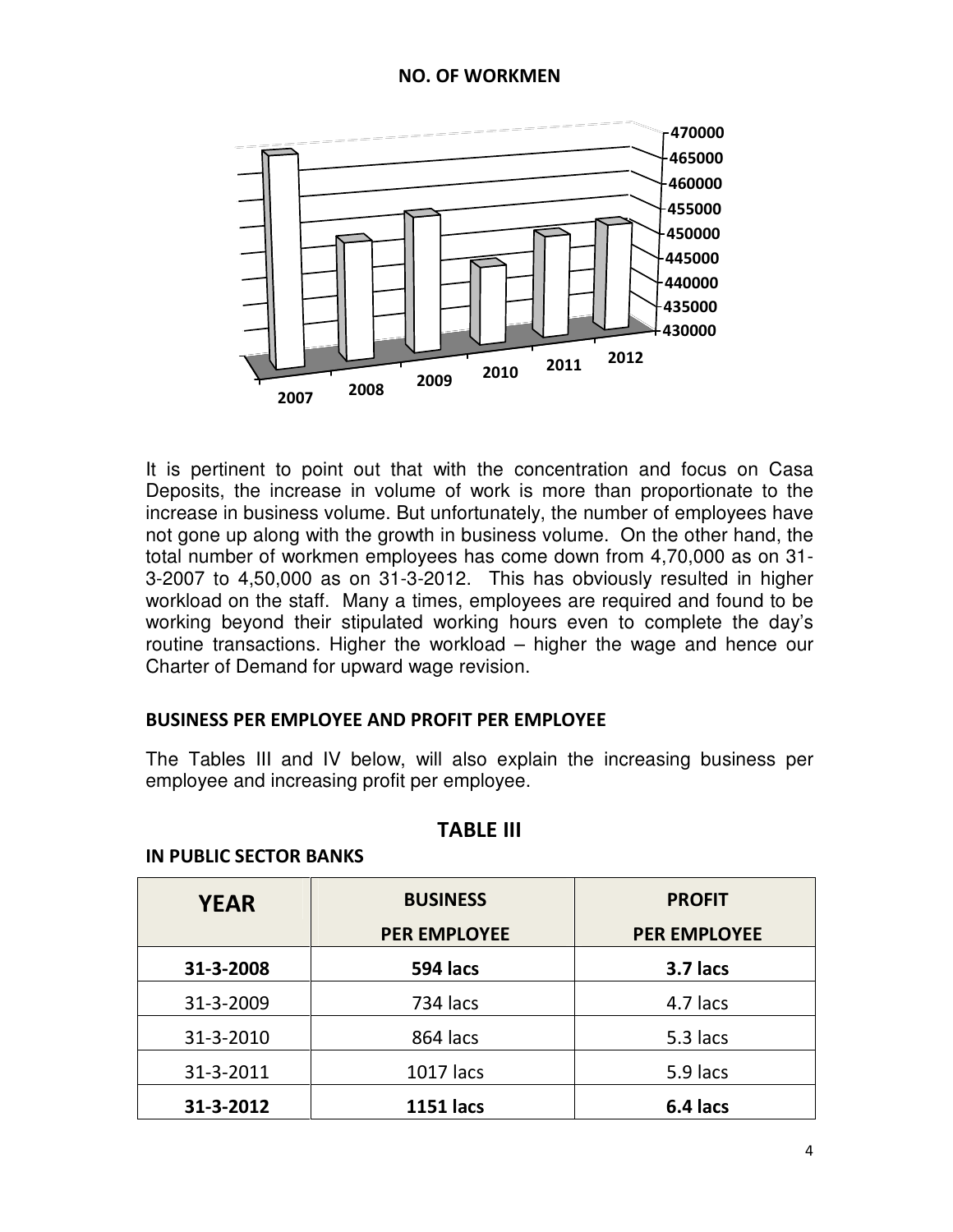

Business Per Employee



# TABLE IV

# ALL SCHEDULED COMMERCIAL BANKS

| <b>YEAR</b> | <b>BUSINESS</b>     | <b>PROFIT</b>       |
|-------------|---------------------|---------------------|
|             | <b>PER EMPLOYEE</b> | <b>PER EMPLOYEE</b> |
| 31-3-2008   | 634 lacs            | 4.7 lacs            |
| 31-3-2009   | 753 lacs            | 5.6 lacs            |
| 31-3-2010   | 868 lacs            | 6.0 lacs            |
| 31-3-2011   | 1021 lacs           | 7.2 lacs            |
| 31-3-2012   | <b>1138 lacs</b>    | 8.1 lacs            |

# WAGE AS A RATIO TO TOTAL EXPENSES COMING DOWN

Contrary to the general impression that labour cost and wage expenses are going up, it would be observed that over the years, the ratio of wages to total expenses has slided down. Tables V and VI are self-explanatory.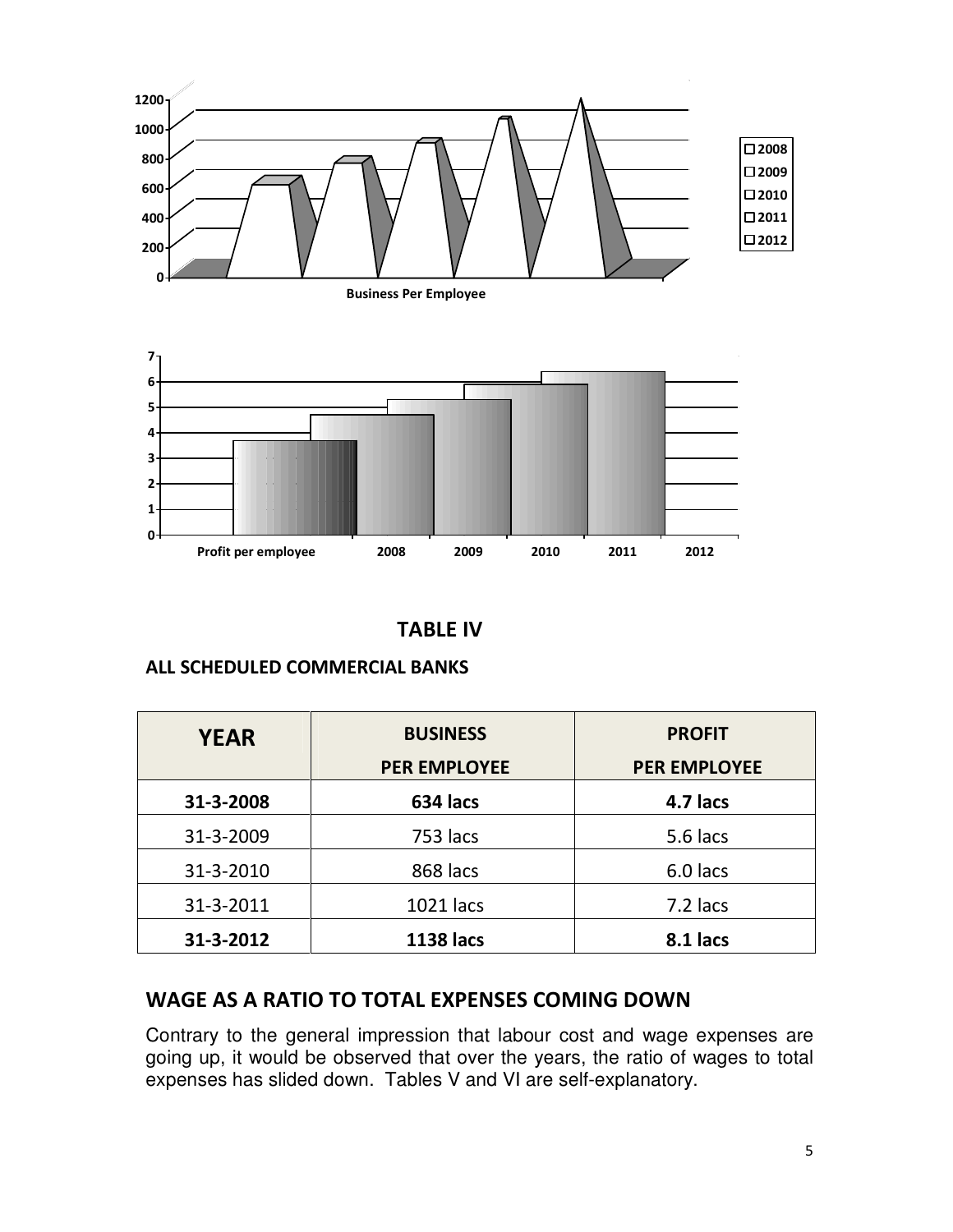# WAGE AS % TO TOTAL EXPENSES

# TABLE V

# IN PUBLIC SECTOR BANKS

| Year      | %     |
|-----------|-------|
| 31-3-2008 | 14.66 |
| 31-3-2009 | 13.88 |
| 31-3-2010 | 14.79 |
| 31-3-2011 | 17.50 |
| 31-3-2012 | 13.72 |

# TABLE VI

#### ALL SCHEDULED COMMERCIAL BANKS

| Year      | %     |
|-----------|-------|
| 31-3-2008 | 14.01 |
| 31-3-2009 | 13.60 |
| 31-3-2010 | 14.85 |
| 31-3-2011 | 17.22 |
| 31-3-2012 | 13.73 |

# Increase in No. of Branches and increase in workload:

Similarly, it would also be observed that in addition to increase in volume of business operations, there has also been a swell in the number of Branches as can be seen below in Table VII.

# TABLE VII

| <b>YEAR</b> | <b>No. of BRANCHES in PSBs</b> |
|-------------|--------------------------------|
| 31-3-2007   | 49,573                         |
| 31-3-2008   | 53,163                         |
| 31-3-2009   | 55,720                         |
| 31-3-2010   | 59,312                         |
| 31-3-2011   | 63,160                         |
| 31-3-2012   | 67,930                         |

(Other than in IDBI Bank)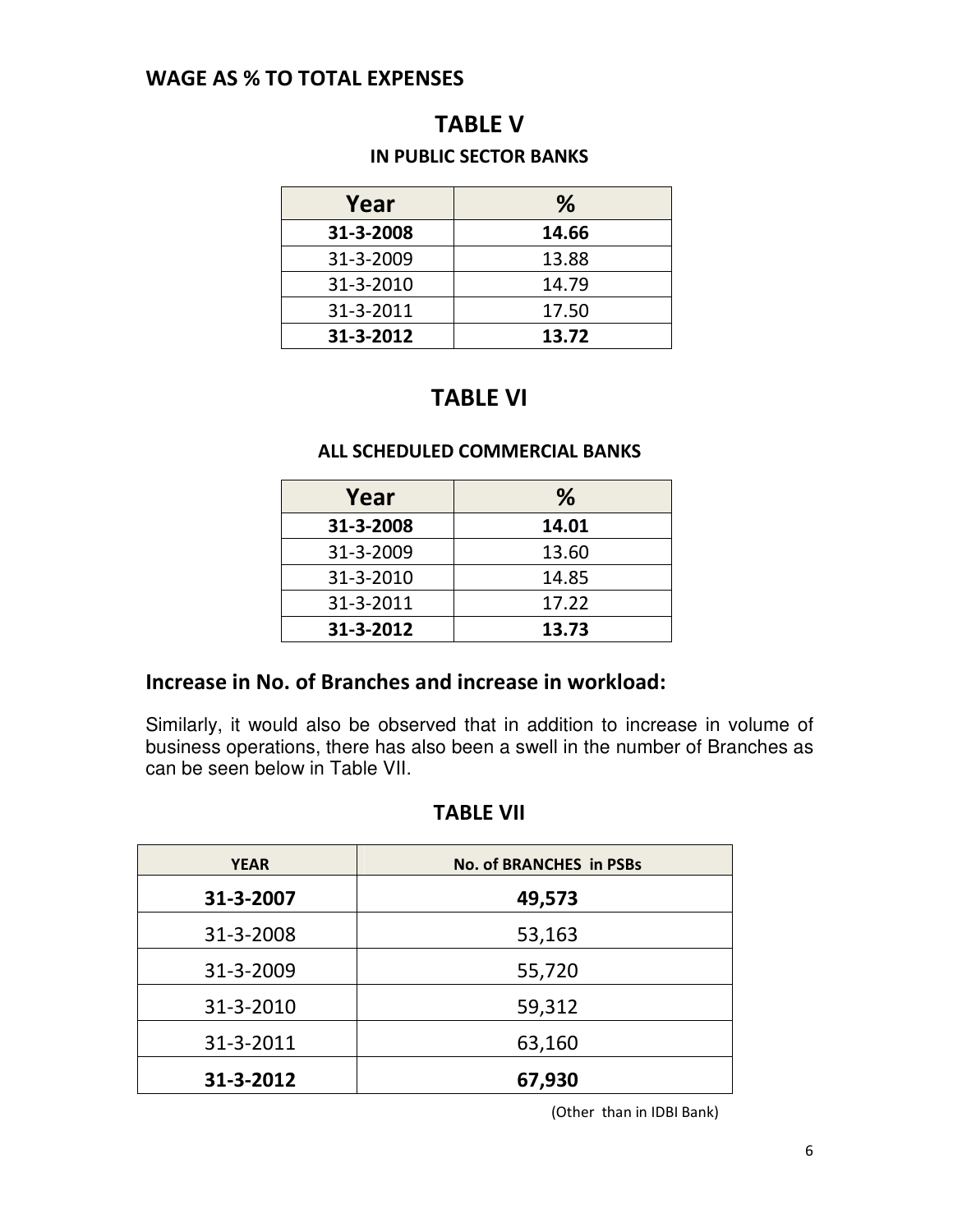

Thus it can been seen that there is expansion of branch network in the last five years from 50,000 in 2007 to 68,000 in 2012 but the number of employees has come down during this period.

# **Variation in No. of branches and Staff from 2007 to 2012:**

| No. of new branches added | 18,000 |
|---------------------------|--------|
| No. of workmen reduced    | 18,000 |

This has also resulted in undue pressure of work on the employees. This increased workload has to be properly ingrained and factored in the wages of the employees. Hence the Charter of Demand for a higher wage revision.

# Inflation and impact on real wages:

Wage is not only the price of labour but must also correspond to the price line. With the alarming level of unabated inflation and with every dose of price rise, the real wages are dipping and getting eroded. The following Table VIII would manifest the enormity of the menace of price rise.

| <b>Month/Year</b>   | (CPI 1960=100) |                                    |
|---------------------|----------------|------------------------------------|
| <b>August, 1970</b> | 187            | Increase of 200 points in 10 years |
| <b>August, 1980</b> | 397            | i.e. 20 points per year            |
| <b>August, 1990</b> | 937            | 540 points in 10 years             |
|                     |                | i.e. 54 points per year            |

# TABLE VIII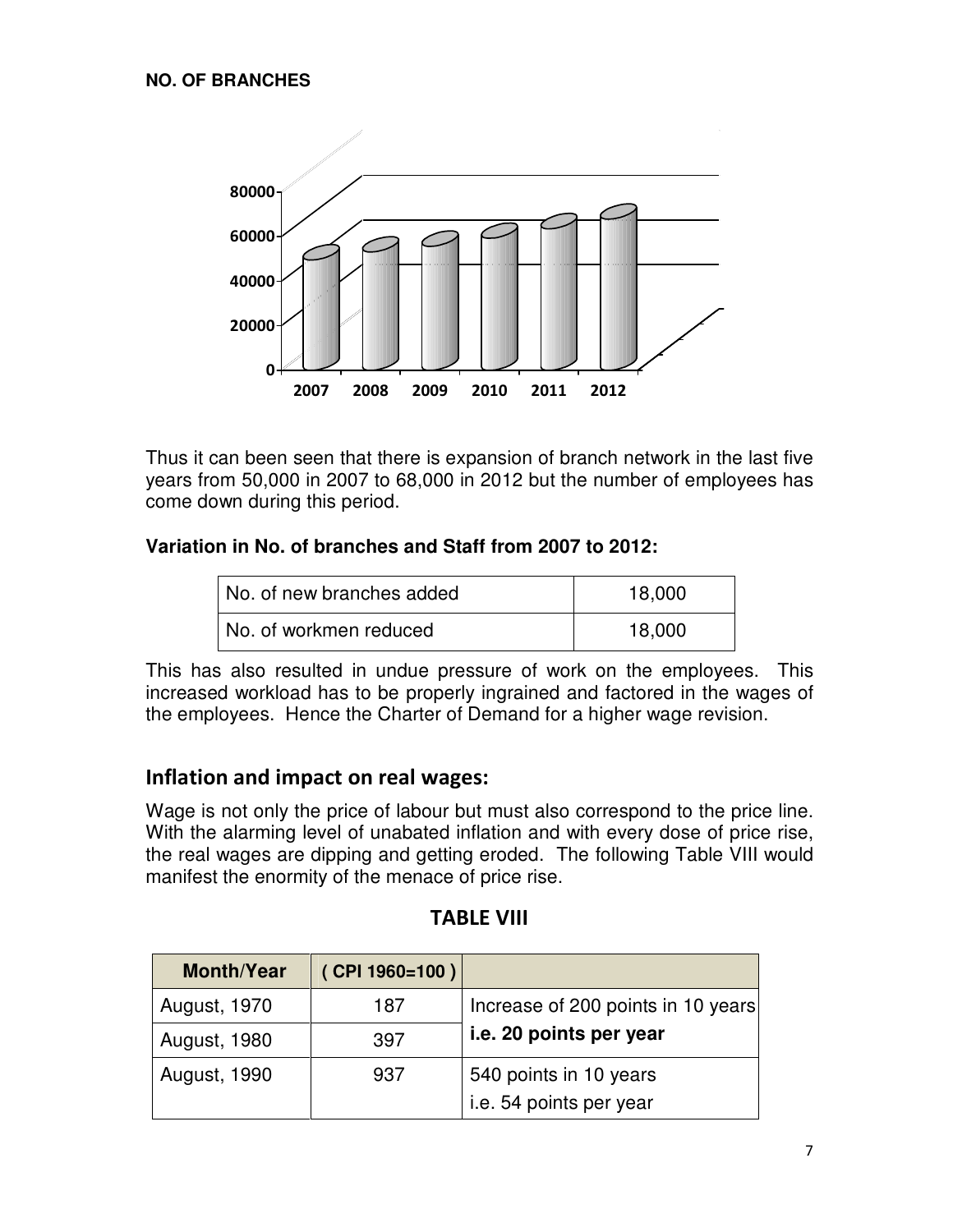| <b>August, 2000</b> | 2184 | 1247 points in 10 years<br>i.e. 125 points per year |
|---------------------|------|-----------------------------------------------------|
| <b>August, 2007</b> | 3036 | 852 points in 7 years<br>i.e. 122 points per year   |
| <b>August, 2008</b> | 3310 | 274 points in one year                              |
| <b>August, 2009</b> | 3698 | 388 points in one year                              |
| <b>August, 2010</b> | 4063 | 365 points in one year                              |
| <b>August, 2011</b> | 4428 | 365 points in one year                              |
| <b>August, 2012</b> | 4885 | 457 points in one year                              |



While there is a scheme for compensation against periodical price rise through payment of D A, the unprecedented price spiral in the recent years in the light of the uncontrollable inflation is seriously eroding the real wage and wages are far lagging behind the actual price rise. Hence to catch up adequately with the fast-track inflation, there has to be a matching compensation and hence our Charter of Demands for fair increase in wages and improvement in DA formula.

# Increasing Profits and a share in the prosperity:

Everyone will acknowledge that one of the most important contributory factor for improving the profitability is the hard work put in by the workforce in the Banks.

The following Table IX will show the impressive profits of the Banks during this period.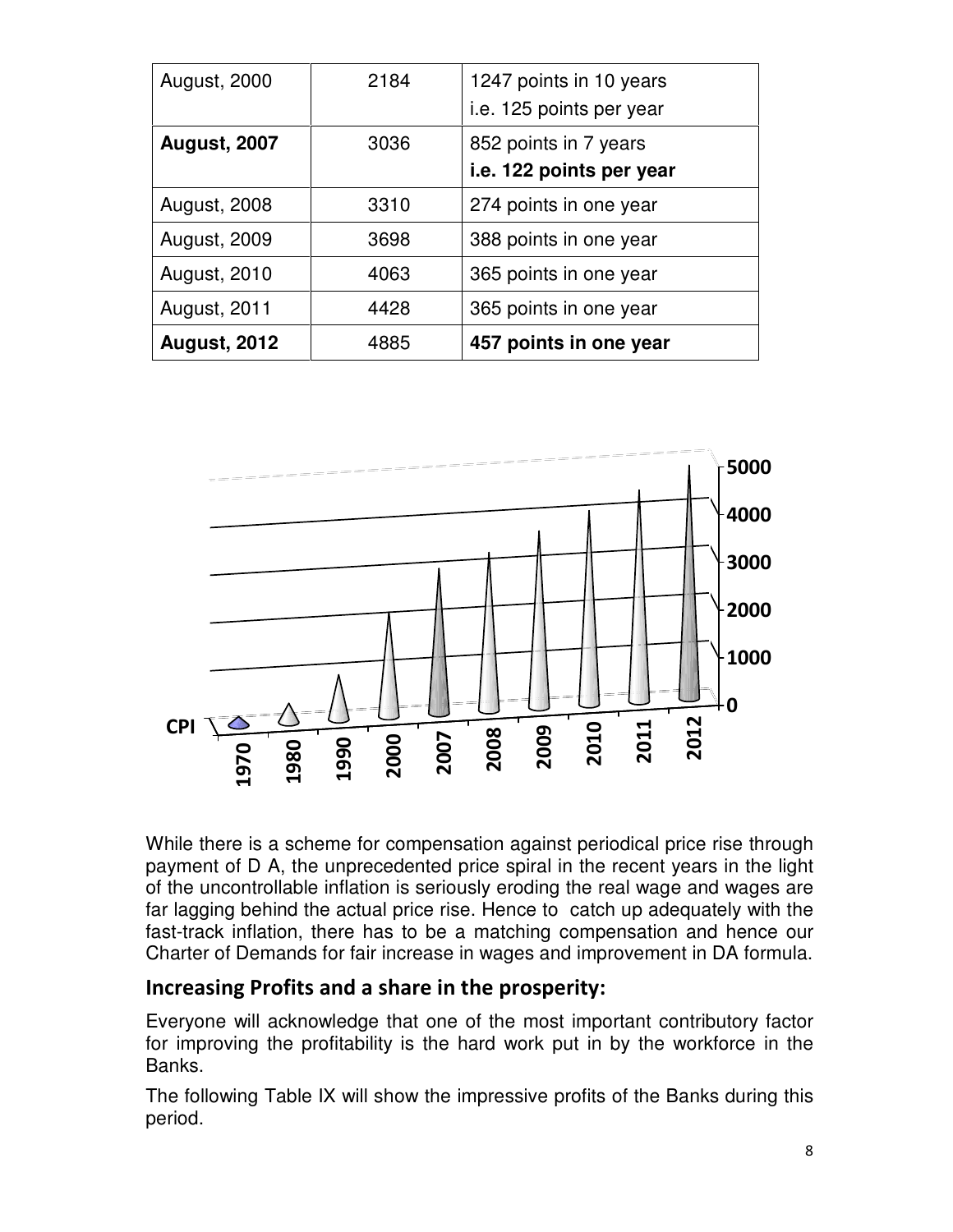# Table IX

**Profits of PSBs** (other than IDBI Bank) Rs. In crores

| <b>YEAR</b> | <b>OPERATING PROFIT</b> | <b>NET PROFIT</b> |
|-------------|-------------------------|-------------------|
| 31-3-2007   | 41,500                  | 19,680            |
| 31-3-2008   | 48,520                  | 25,862            |
| 31-3-2009   | 65,227                  | 33,514            |
| 31-3-2010   | 74,220                  | 38,225            |
| 31-3-2011   | 95,908                  | 43,250            |
| 31-3-2012   | 1,12,290                | 47,483            |



While the Operating Profits have increased by Rs. 70,790 crores i.e. 2**.**7 times, the Net profits have also gone up by Rs. 27,800 crores i.e. 2**.**4 times over 2007.

Considering the adverse economic ambiance prevalent in our country, these are quite impressive achievements. Notwithstanding various and multiple challenges and constraints, our Banks have earned very good profits and the employees who have worked hard and enabled this success story cannot, and should not be, de-linked for being recognised and suitably rewarded. Naturally, the employees look up with genuine aspirations, for a legitimate share in the increasing profits of the Banks.

Hence this Charter of Demands for increased emoluments and payment of Bonus to all employees.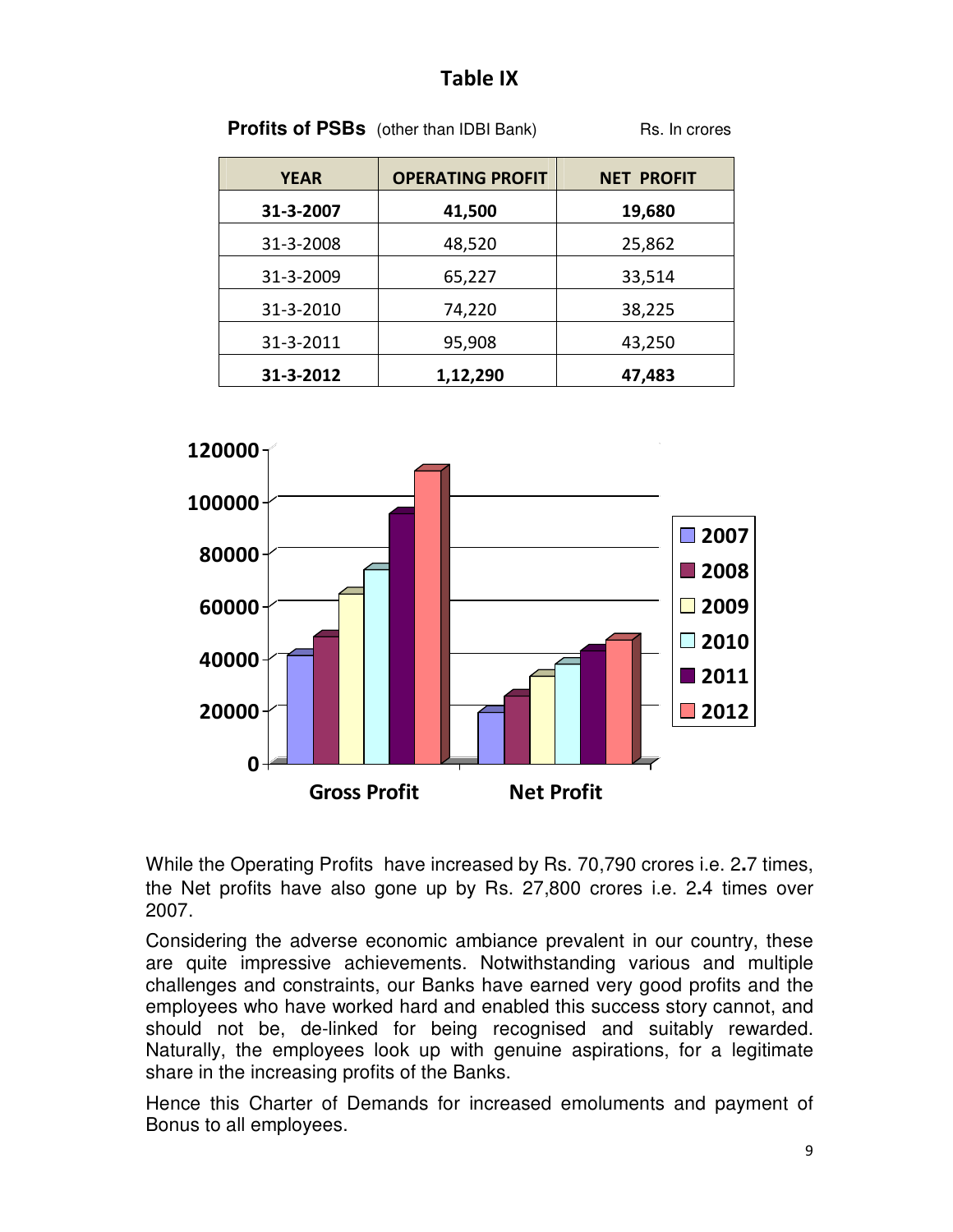# **Broad Summary of Demands :**

While the details of the demands are given herein, we iterate the broad summary of our demands as under :

- $\div$  10<sup>th</sup> Bipartite Settlement to be concluded at the earliest and to be effective from 1<sup>st</sup> November, 2012.
- ♦ Revised Pay Scales at current level of price index.
- ♦ Improvements in Dearness Allowance Scheme to off-set the spiraling inflation.
- ♦ Housing accommodation for all employees and till then improved HRA to employees looking to the steep rise in housing cost/rental rates.
- ♦ Substantial increase in reimbursement of transportation cost.
- ♦ Allowances for Special Pay posts to properly reflect the attached duties, responsibilities and risks.
- ♦ Improvements in other allowances, service conditions like Leave rules, LFC, etc.
- ♦ Adequate improvements in the scheme for reimbursement of hospitalisation expenses.
- ♦ Maintenance of internal and external relativity.
- ♦ Improvement in pension scheme and other retirement benefits.
- ♦ Extension of certain benefits like LFC, medical aid and hospitalisation expenses reimbursement to retired employees.
- ♦ Cost of retirement benefits and hospitalisation expenses to be excluded from the negotiated cost.
- ♦ Stopping of outsourcing of regular jobs and adequate recruitment in Banks.

It is in this background of increasing workload on the employees, fast changing job profile of employees, mounting pressure and stress at work spot, escalated technology-attendant risks, rising responsibilities, genuine economic needs and reasonable expectations, that we submit the Charter of Demands with the trust and hope that Indian Banks Association would adopt a positive approach as hitherto, commence the negotiations at the earliest and conclude the Settlement expeditiously, in any case not later than 6 months.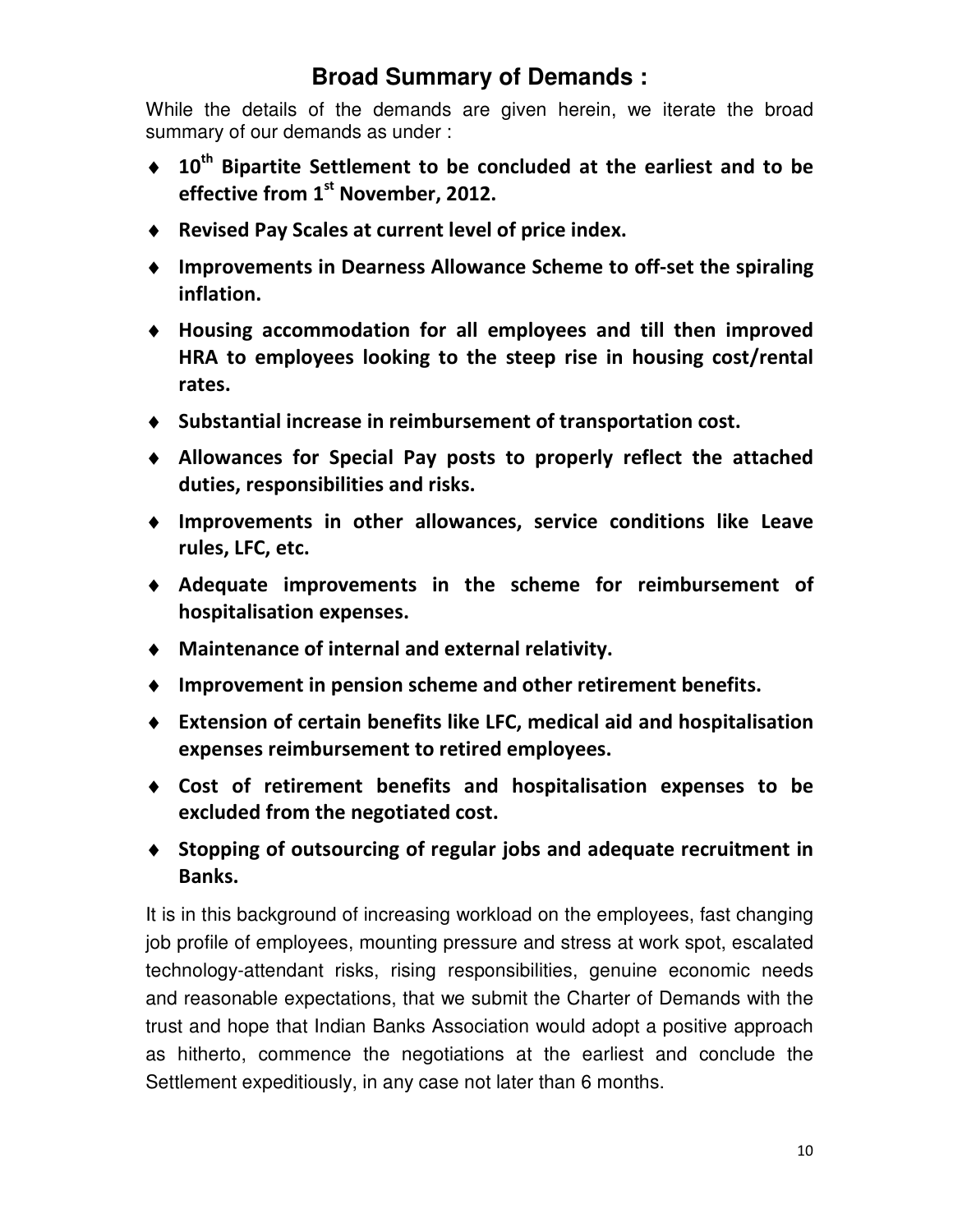|     | <b>CHARTER OF DEMANDS</b>                                                       |
|-----|---------------------------------------------------------------------------------|
| 1.  | <b>BASIC PAY</b>                                                                |
| 2.  | SPECIAL PAY/PQP/EQP/FPP/OFFICIATING PAY                                         |
| 3.  | <b>DEARNESS ALLOWANCE</b>                                                       |
| 4.  | <b>HOUSE RENT ALLOWANCE</b>                                                     |
| 5.  | <b>TRANSPORT PAY</b>                                                            |
| 6.  | <b>OTHER ALLOWANCES</b>                                                         |
| 7.  | <b>LEAVE RULES</b>                                                              |
| 8.  | <b>MEDICAL AID &amp; HOSPITALISATION</b>                                        |
| 9.  | <b>LEAVE FARE CONCESSION</b>                                                    |
| 10. | <b>OTHER SERVICE CONDITIONS</b>                                                 |
| 11. | <b>DISCIPLINARY ACTION AND PROCEDURE</b>                                        |
| 12. | <b>SUPERANNUATION BENEFITS</b>                                                  |
| 13. | <b>BONUS/EX-GRATIA</b>                                                          |
| 14. | <b>APPOINTMENTS ON COMPASSIONATE GROUND ON THE DEATH OF</b><br><b>EMPLOYEES</b> |
| 15. | <b>DEFINITION OF FAMILY/DEPENDENTS</b>                                          |
| 16. | <b>INCOME CRITERIA FOR DEPENDENTS</b>                                           |
| 17. | <b>5 DAY BANKING</b>                                                            |
| 18. | <b>LOANS AND ADVANCES</b>                                                       |
| 19. | <b>OUTSOURCING/CONTRACT EMPLOYEES</b>                                           |
| 20. | <b>VOLUNTARY CESSATION OF SERVICE</b>                                           |
| 21. | <b>PART TIME EMPLOYEES</b>                                                      |
| 22. | RETIREMENT BENEFITS/RETIRED EMPLOYEES                                           |
| 23. | <b>EXPENSES WHILE ON TRANSFERS</b>                                              |
| 24. | <b>OTHER SUGGESTIONS</b>                                                        |
| 25. | SERVICE CONDITIONS OF WOMEN EMPLOYEES                                           |
| 26. | <b>PHYSICALLY CHALLENGED EMPLOYEES</b>                                          |
| 27. | <b>EX-SERVICEMEN EMPLOYEES</b>                                                  |
| 28. | <b>STAFF WELFARE SCHEMES</b>                                                    |
| 29. | <b>ASSURED CAREER PROGRESSION</b>                                               |
| 30. | SERVICE CONDITIONS OF DAILY DEPOSIT COLLECTORS                                  |
| 31. | <b>GENERAL</b>                                                                  |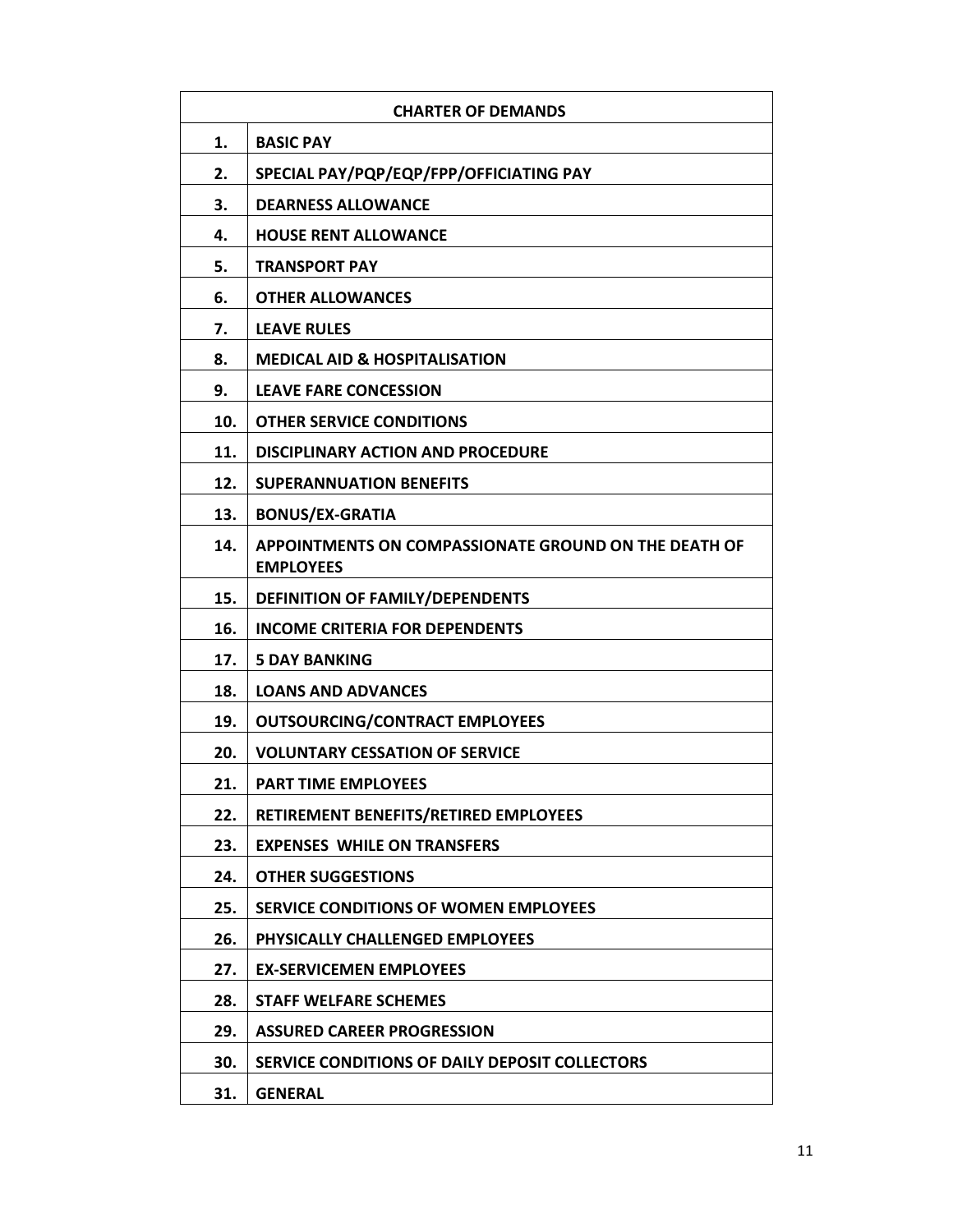# 01. BASIC PAY

- Revision of Basic Pay w.e.f. 1-11-2012 by merger of D.A. payable at the average index for the quarter July-September 2012.
- Construction of revised pay scales by loading thereafter at 30% to clerical staff and 35% to subordinate staff.
- Fitment on stage to stage basis

# Stagnation Increments

- Stagnation increments once in 2 years without any ceiling for both clerical and subordinate staff.
- Stagnation increment/s to be given in all cases of reversion from officer to clerical cadre and clerical to substaff cadre

# 02. SPECIAL PAY / PQP/ EQP / FPP/ OFFICIATING PAY

- Special Pay to be revised by merger of D.A and loading as in the case of Basic Pay.
- Further increase in Special Pay amount commensurate with the duties, responsibilities and risks involved in each post.
- Revision of PQP/EQP equivalent to the first stage increment in the pay scale.
- Revision of FPP on the same lines of revision of basic pay.
- Sanction of additional increments to Subordinate Staff for acquiring additional qualifications.
- Anomaly in denial of additional increments for directly passing post graduation to be rectified.
- Restrictions in payment of officiating allowance to be removed. Formula for computation of officiating pay needs to be revised and made simple.

# 03. DEARNESS ALLOWANCE

- D.A. to be paid based on CPI (2001=100) Index Series instead of CPI (1960=100) Series.
- D.A. to be revised on monthly variation in Index.
- D.A. to be revised on rise and fall of every point in the Index.
- D.A. compensation to be 110% for Clerical Staff and 120% for Subordinate Staff.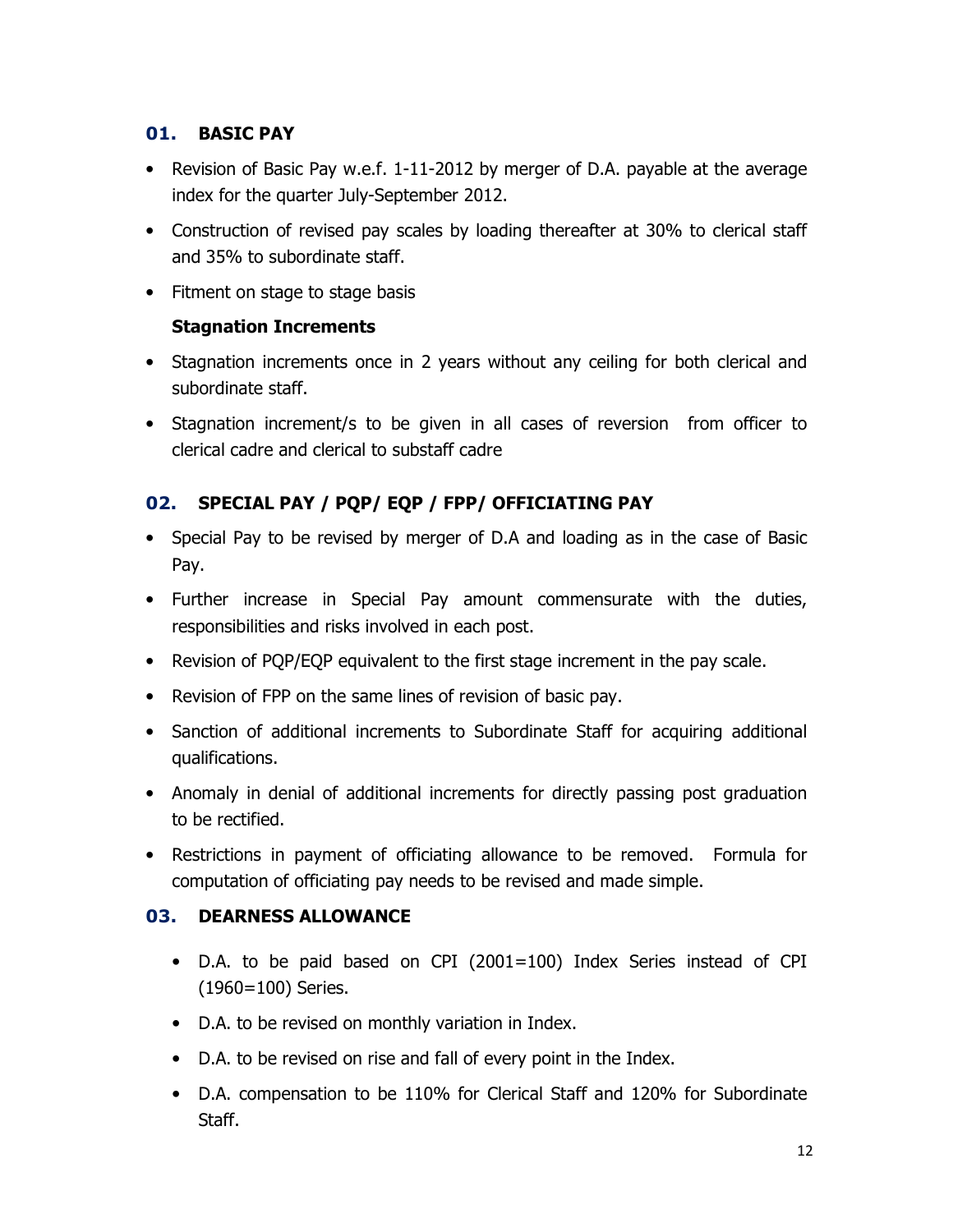#### 04. HOUSE RENT ALLOWANCE

- Housing accommodation/ Quarters to be provided by Banks to all employees Wherever not provided, HRA to be paid.
- Revision of HRA rates suitably on the revised Pay.
- Areas/population group to be re-classified and based on latest census figures.
- Treating peripheral areas of metros at par for payment of HRA.
- Introduction of Leased Accommodation facility to employees.
- Payment of HRA on Capital Cost / Rent Receipt basis upto 150% of normal entitlement.
- Payment of HRA to employees residing in Bank's Quarters after recovery of standard rent.
- Special Economic Zone/EPZ/NEZ, etc. to be made at par with Project Areas.
- Revision in HRA rates at places based on mid-census population figures
- Revision in HRA at project area centres.

# 05. TRANSPORT PAY - PETROL COST REIMBURSEMENT

- Reimbursement of petrol cost to all employees who own vehicles.
- Transport Pay to those employees who do not own vehicles.
- Existing Transport Allowance to be substantially increased and renamed as Transport Pay with payment of D.A. thereon.

# 06. OTHER ALLOWANCES

- Adequate increase in all existing Other Allowances.
- Adequate increase in Halting Allowance/Reimbursement of Lodging Expenses.
- Introduction of Education Allowance
- Introduction of Closing Allowance, Mid-academic Year Allowance, Discomfort Allowance for staggered/odd-hour duties.
- Extension of allowances paid to Central/State Government Employees like Disturbed Area Allowance, Island Allowance, Agency/Tribal Allowance, Remote/Difficult Area Allowance, etc.
- Extension of North-East incentive as per 6th pay commission and as extended to RBI employees in North-east/Sikkim
- Far-flung/difficult areas in Uttaranchal to be paid Special Area Allowance at par with Leh/Ladakh, etc.
- Hill allowance should be given to all Districts where State Governments are paying Hill Allowance.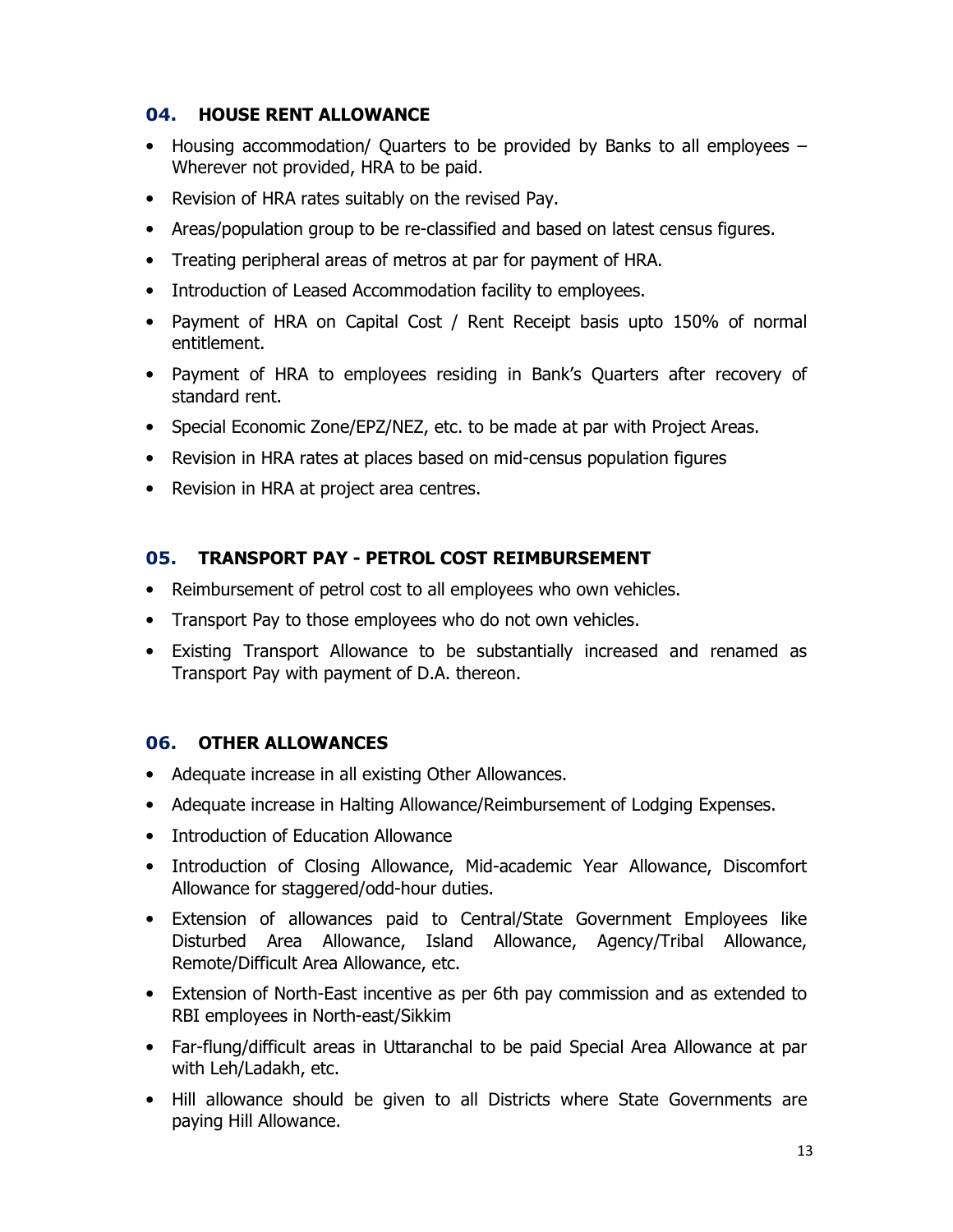# 07. LEAVE RULES

Improvements in Leave Rules.

#### Casual Leave

- Casual leave to be increased to 18 days.
- The ceiling of maximum 4 days for availment of CL subject to a maximum of 6 days including prefixing / intervening / suffixing holidays to be removed.
- Unavailed Casual Leave to be sanctioned without medical certificate.
- 25 days CL for physically challenged employees.

#### Privilege Leave

- Accumulation of Privilege Leave should be increased to 300 days .
- Encashment of Privilege Leave should be increased to 300 days. Where there is any shortfall under PL, Sick Leave to be allowed for encashment, if available.
- Employees should be permitted to avail Privilege Leave on 5 occasions in a calendar year.
- Privilege leave availed, irrespective of number of days, on grounds of sickness on production of medical certificate be allowed without being counted as a chance.
- Employees should be permitted to avail their privilege leave on production of sickness certificate even in cases of illness of their family members residing with them.
- Privilege Leave encashment to be permitted in case of loss of job due to punishments/resignations.
- Notice period for availing privilege leave should be reduced from 30 days to 7 days
- Intervening holidays falling in between the leave period should not be counted as Privilege Leave.

#### Sick Leave

- One month sick leave for every completed year of service, without any ceiling.
- Submission of medical certificate be waived for availing sick leave for small ailments like fever, flu etc, for maximum period of 5 days. For this, number of occasions in a year may be stipulated.
- Employees should be permitted to avail their sick leave on production of sickness certificate even in cases of illness of their family members residing with them.
- Special sick leave over and above the normal eligibility for treatment of cancer, renal failure, major accidents etc. and in cases, where all leave has been exhausted.
- Intervening holidays falling in between the leave period should not be counted as Sick Leave.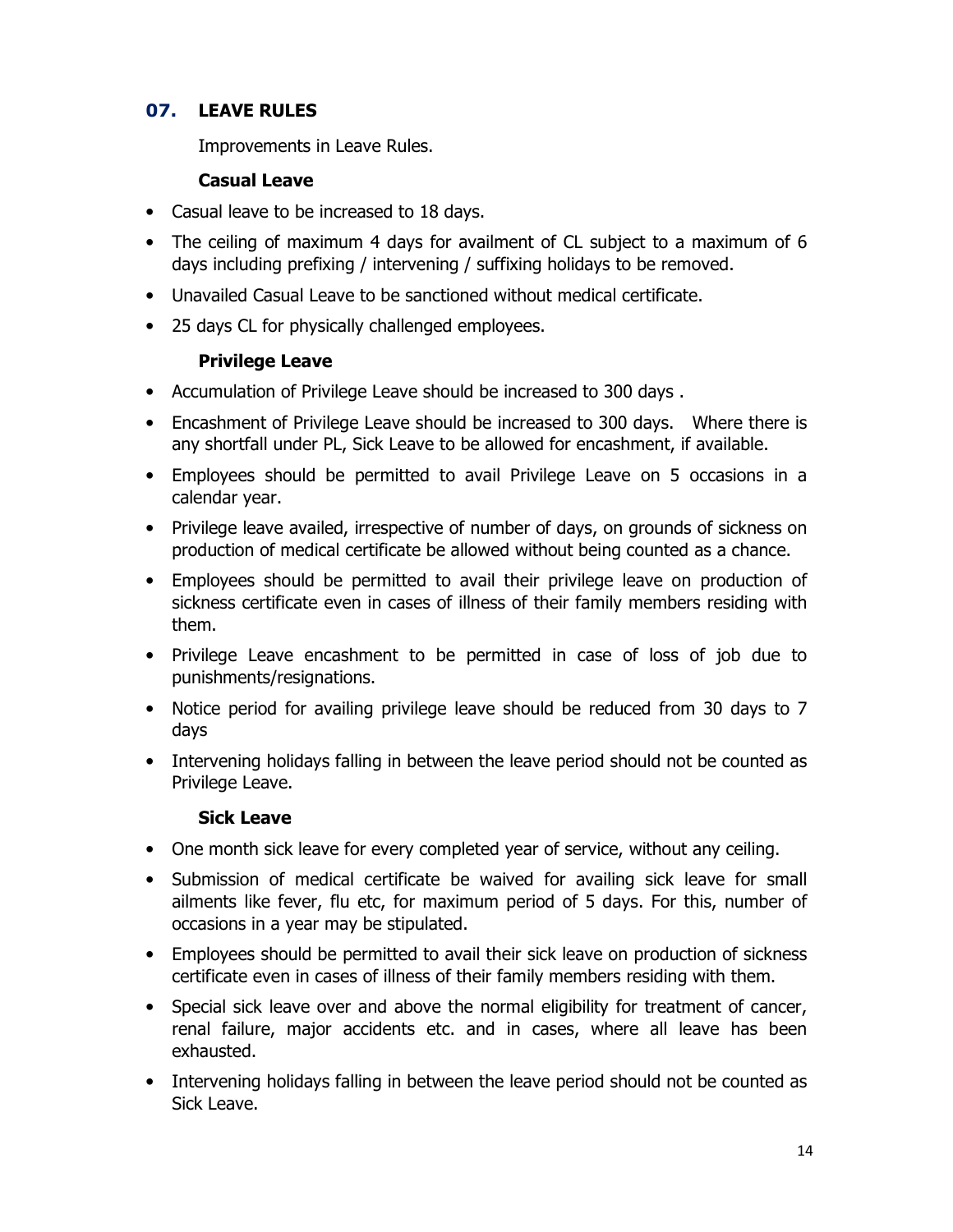# Special Sick Leave for employees who donate kidney

• Introduction of Special Sick Leave for kidney donation.

# Maternity Leave:

- A female employee may be granted maternity leave, for legal adoption of child, upto one year within the overall entitlement.
- Maternity leave for hysterectomy to be increased to 2 months.
- Over and above the maternity leave, another 2 months to be given to cover cases of hysterectomy, wherein the maternity leave is already exhausted.
- Maternity leave should be 2 years in service for women employees and for 1 year on one occasion for one child.
- Specific gyneac ailments to be covered under maternity leave including infertility treatment.
- In clause 30(d) of 9th Bipartite Settlement, under ML for adoption of child, the clause 'whichever is earlier' to be deleted.

#### Paternity Leave

• Paternity leave on the lines as available for government employees be extended to bank employees also.

# Child Care Leave

• Child care leave on the lines as available for government employees be extended to bank employees also.

# Sabbatical Leave

• Sabbatical leave to all employees upto 2 years in the entire service with service benefits.

#### Study Leave

• Introduction of study leave for employees to pursue higher studies.

# Special Leave for Office-bearers

- Special leave provided for office bearers should be enhanced.
- Provision of Duty Leave to Office-bearers for attending conciliation meetings/ labour courts /tribunals / labour training programmes, etc.

#### Leave Bank

• Leave bank concept should be introduced with suitable modalities with sole object to help colleague employees in distress due to terminal diseases and having no leave to their credit.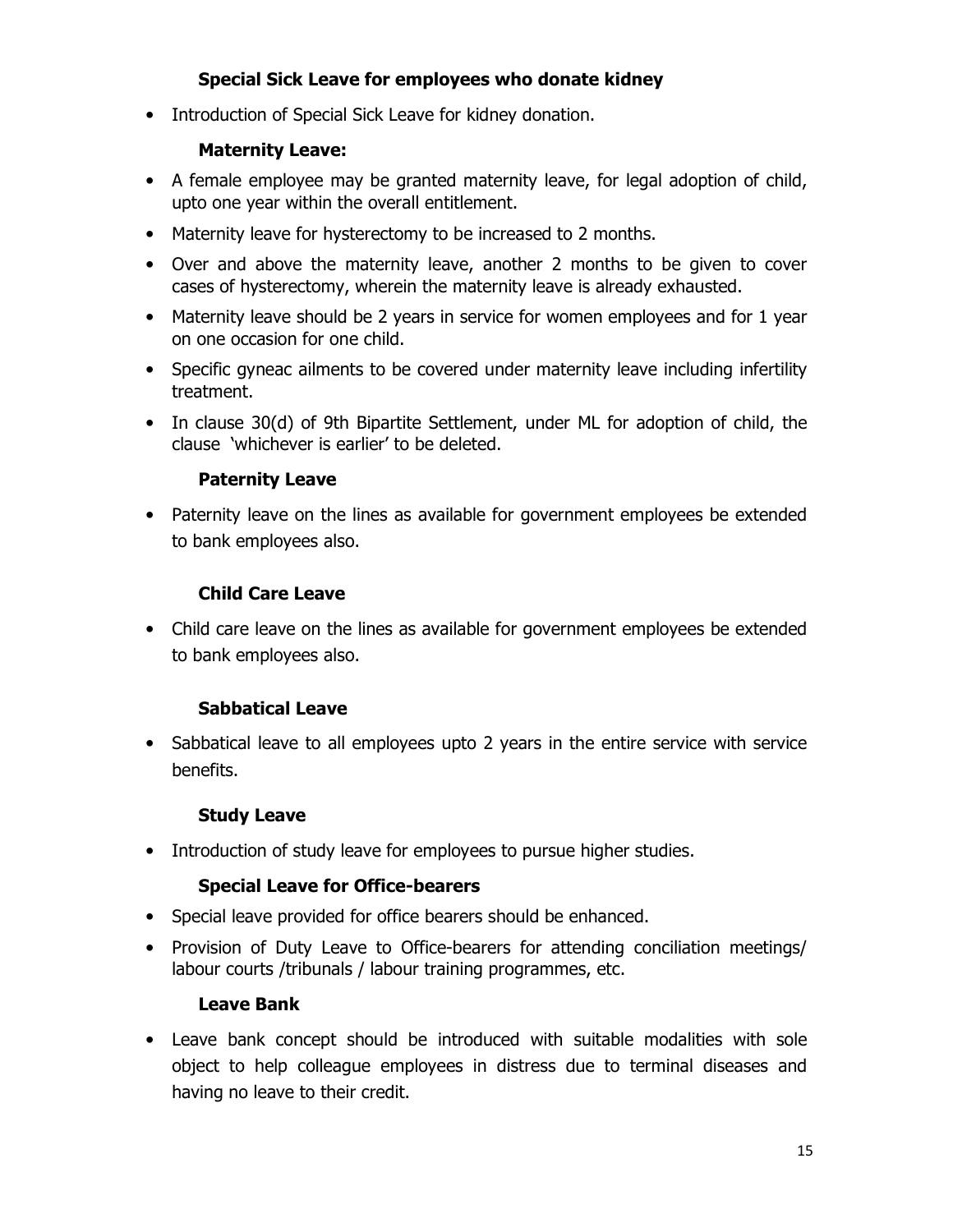#### Extra-ordinary Leave

• Extra-ordinary leave should be permitted upto 24 months instead of 12 months.

#### Absence during Curfew, etc.

• Absence due to curfew, riots, natural calamities/ prohibitory orders and other disturbances beyond the control of the employees to be treated as on duty.

#### Special leave for sports, etc.

• Provision to be made for special leave for sports activities, trekking, mountaineering, etc. to those employees, who take part in approved competitions/programmes.

#### Special Leave with Pay when an employee dies after major ailments

• In case of death of the employee on account of prolonged sickness, the period of leave on loss of pay should be treated as special leave with pay.

# 08. MEDICAL AID / HOSPITALISATION

# COST OF HOSPITALISATION EXPENSES REIMBURSE-MENT TO BE OUTSIDE THE WAGE COST

#### ANNUAL MEDICAL AID :

• Substantial increase in annual medical aid amount due to escalation in cost of doctor fees, medicines, etc.

# HOSPITALISATION :

- Introduction of a scheme on the lines of CGHS of Government Employees.
- Reimbursement of 100% actual expenses to employees/family members under hospitalisation.
- 100% reimbursement for Part Time employees also.
- All Hospitalization expenses / charges related to Ventilator. monitor and different medical instruments / all pathological and other tests required for treatment as prescribed by Doctors/Hospital should be reimbursed.
- New list of diseases / tests / treatments to be included.
- Reimbursement of pre and post hospitalization expenses up to 30 and 90 days. .
- The schedule of Investigation charges, operation charges, hospitalization charges etc. should be upwardly revised in consonance with the charges of recognized hospitals and nursing homes, instead of charges of civil hospital.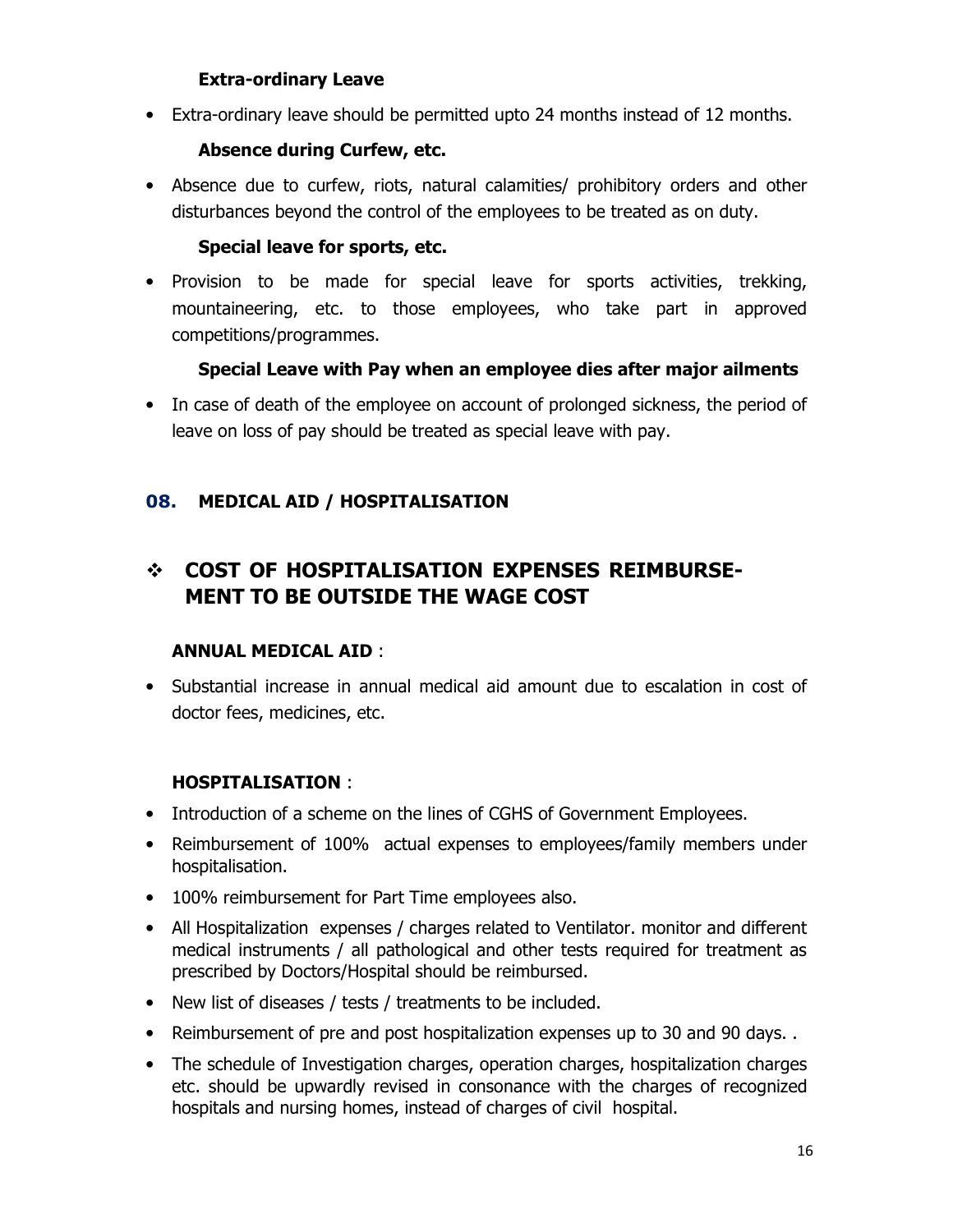- Schedule of charges, etc. to be revised once in 2 years to reflect the ever increasing costs.
- All type of dental treatment i.e. complete denture, dental fillings, implantation of teeth, dental bridges, RCT, Scaling, Dental Ceramics (capping) and gingivoplasty to be covered under hospitalization treatment.
- Nursing charges should be reimbursed under hospitalisation scheme.
- Reimbursement for lithotripsy test for crushing stone in kidney by latest technology which replaces the surgical operations for removal of stone should also be included. Reimbursement of treatment expenses incurred after discharge should be made available to the date of full recovery.
- Reimbursement of cost of limbs, organs, artificial aids, life supporting devices, calipers etc.
- Reimbursement of cost of disposables, consumables, etc.
- Revision/enlargement of treatment under Package Charges.
- Re-classification of minor/major/special operations
- Bed Charges be revised substantially for clerical and sub-staff. The charges be made actual.
- Operation/Treatment for corrections of physical disabilities since birth be permitted as well as arising out of accidents.
- Reimbursement of cost of cataract operation and knee cap transplantation to be included under Package Treatment.
- Cost of infertility treatment to be reimbursed
- For outside treatment, if referred, Traveling Expenses bill with one attendant may be reimbursed as per the class of entitlement.
- Reimbursement of actual/reasonable Ambulance charges for shifting of patients from one centre to another centre.
- Expenses towards donors' expenditure related to the donor should be included under package charges.
- Normal delivery charges should be reimbursed, in full.

# PATHOLOGICAL/RADIOLOGICAL TESTS :

- All diseases /tests covered in central government health scheme be adopted in the bipartite settlement.
- Reimbursement of charges for all Pathological and other tests prescribed by the Doctor/ hospital, even where it does not ultimately result in hospitalisation.
- All types of medical tests are to be reimbursed in full without hospitalisation.

# DOMICILIARY TREATMENT :

• List of diseases covered under domiciliary treatment to be expanded and redefined. Any ailment certified by the registered medical practitioner be deemed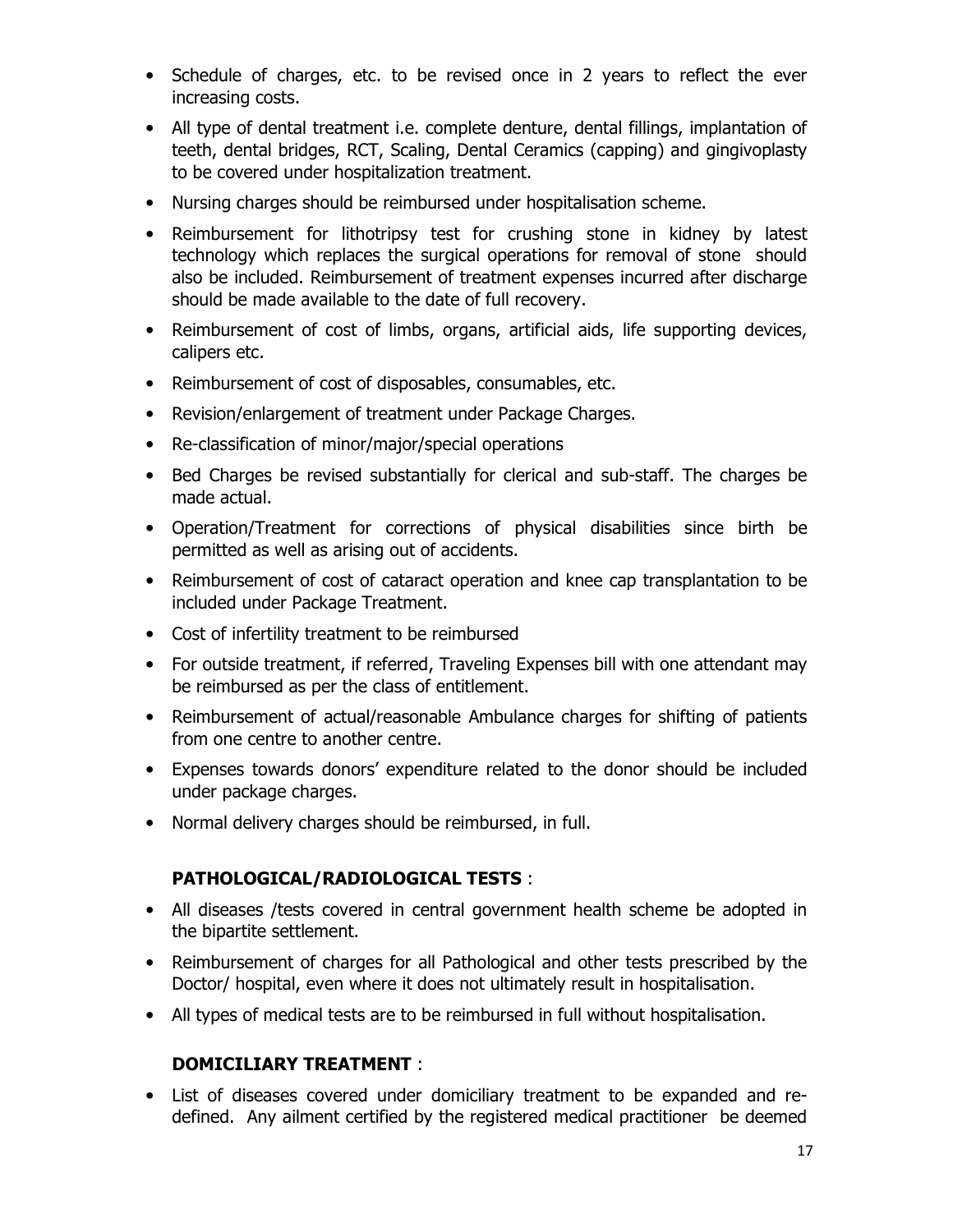as domiciliary treatment and be reimbursed 100% for self and dependents as many diseases are now not covered in the domiciliary treatment.

- Dental treatment be included for reimbursement under domiciliary treatment.
- Domiciliary treatment Reimbursement as per prescription or minimum one year.
- Dog, cat, monkey rat, and snake bite also be covered under domiciliary treatment.

#### DAY CARE SURGERY :

• Cases of employees admitted as day care patient and discharged after surgical treatment to be included for reimbursement of Hospitalization expenses. (other than In –patients)

#### HEALTH CHECK-UP :

- Reimbursement of health check-up expenses, atleast to those above 50 years of age.
- Periodical health checkup for those who operate computers and reimbursement of expenses related to computer related diseases.

#### OTHER SYSTEMS OF TREATMENT :

- All Other streams of treatment to be covered. External applications under Ayurveda/ Homoeopathy/ Unani/ Siddha be considered for reimbursement since it is the main method of treatment.
- Hospitals registered by State/ Central Government be considered under Ayurveda/ Homoeopathy/ Unani/ Siddha system.
- Cost of medicines of Ayurvedic, Unani, Homeopathic should be reimbursed, on the basis of actual bills.

#### MEDICLAIM COVERED CASES:

• Banks must reimburse eligible amount based on certificate from Insurance Cos / certified copies of bills.

#### RETIREES:

• Retired employees should be covered by a hospitalisation expenses reimbursement scheme.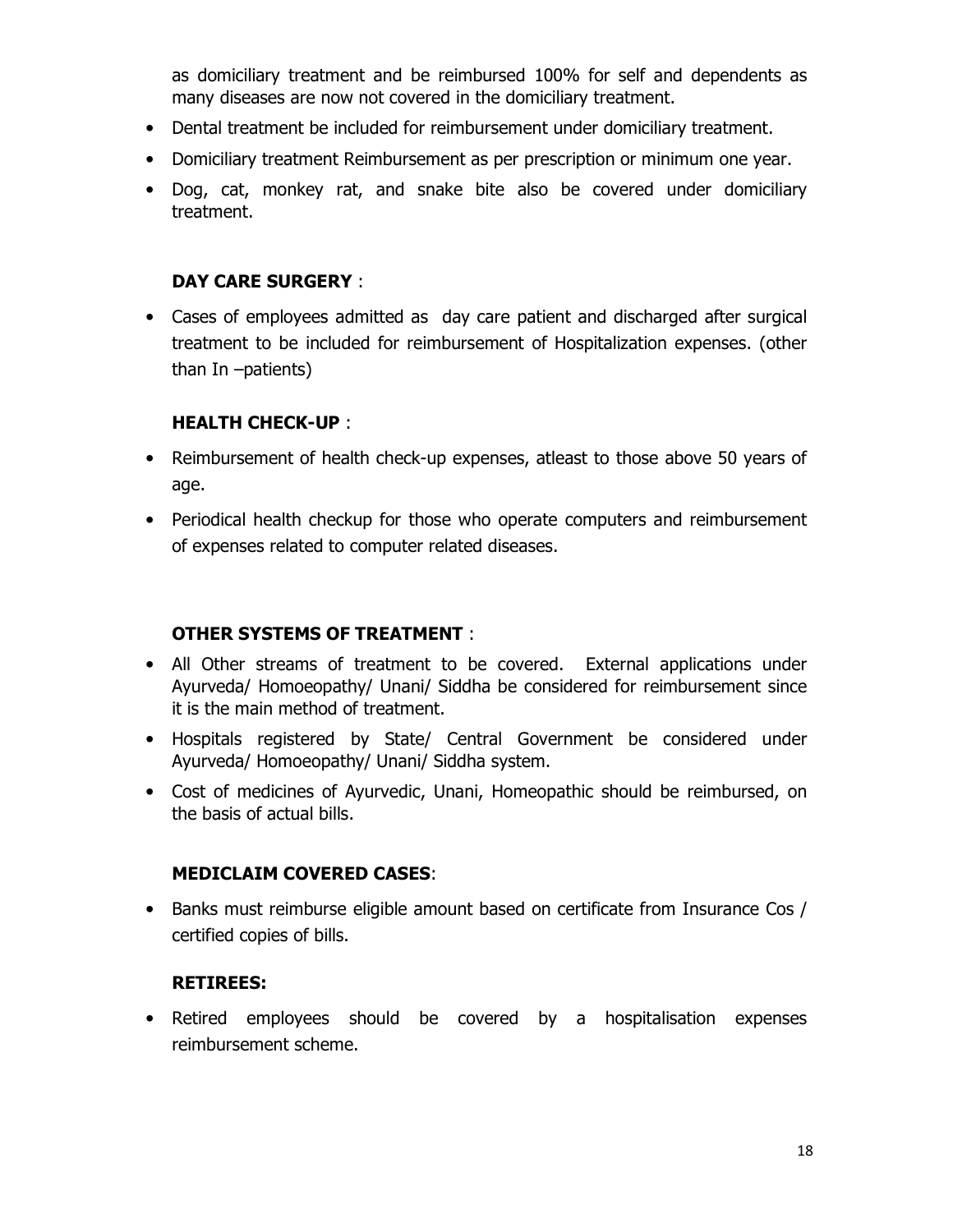#### 09. LEAVE FARE CONCESSION

- Improvements to be made in LFC scheme on distance, class and mode of travel, etc
- Husband and wife if they are working in different banks are allowed to avail their block of LFC separately. Same provision may be allowed to couple working in the same bank.
- One day compulsory leave for availing LFC encashment be removed.
- LFC encashment amount be increased to 100%
- Road mileage charges to be increased to Rs.5 per KM.
- Rajdhani&Satabdi fare should be included.
- Sight seeing and local charges be also paid by the Bank within overall limit.
- To and fro Air Fare, beyond LFC entitlement, be paid to employees working in Tripura, Meghalaya, Manipur, Nagaland, Arunachal Pradesh, Mizoram to Kolkata, Andaman-Nicobar Islands up to Kolkata / Chennai and in Lakshadweep up to Cochin. And in far flung areas of Himalayan States to Chandigarh/Delhi.
- LFC to visit abroad to be permitted.
- LFC by any mode including own car to be permitted.
- One more option for change of periodicity.
- Package tour should be allowed within overall limit
- Pony charges be increased..
- Reimbursement of service charges for booking of tickets be allowed.
- Partial encashment of LFC to be allowed
- LFC to be actually availed in alternative blocks and 100 % encashment to be available on alternative blocks
- •

# 10. OTHER SERVICE CONDITIONS

• On duty journey entitlement to be II class A/c for all the trains.

# ON TRANSFER

- House Hold Goods Transportation Charges and breakage should be increased substantially.
- Transportation of personal effects by road by an IBA approved transport operator to be permitted in all cases.
- To increase the stipulated weight upto 5000 kgs.
- Compensation due to breakage or damage to be increased to Rs.2000/- on production of receipt and Rs.1500/- in case no receipt is produced.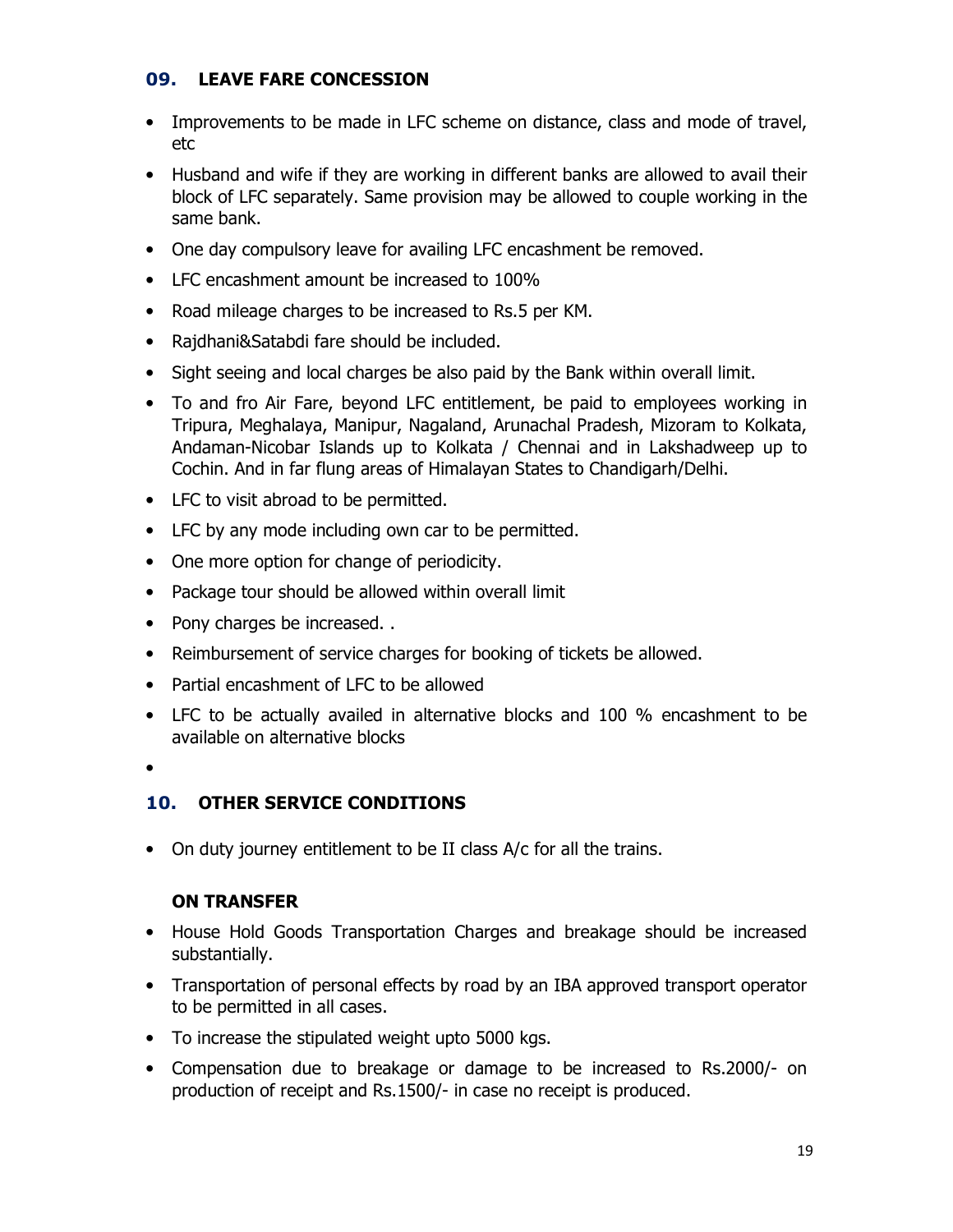#### OVERTIME:

• Method of calculation of overtime should be simplified and improved. Many banks are not paying overtime to employees even when they sit late for completion of their work due to connectivity problem in CBS system.

# 11. DISCIPLINARY ACTION & PROCEDURE

- For claiming travelling expenses for defending an employee in the departmental action, existing restrictions of 'within the State' be removed.
- Subsistence Allowance: to be improved upon .
- Para 522 (1) of Sastry Award to be deleted.
- Indiscriminate usage of Clause 5 (j) to be stopped.
- Multiple charges for one incident should not be made out.
- Punishment order by the Disciplinary Authority not to be implemented till the final disposal of Appeal by the Appellate Authority.
- Issuance of charge sheet under Pension Regulation to award staff after retirement to be stopped since it is not provided in BPS
- Awarding the punishment of stoppage of increments should be without affecting superannuation benefits, as in the case of officers.
- Reduction in the pay scale should not affect stagnation increments.
- Provision for appeal against suspension
- In case of punishment of dismissals, a provision for Review Authority

# 12. SUPERANNUATION BENEFITS

# PROVIDENT FUND

- $\bullet$  12% of 'Pay'
- Gratuity
- One month's 'Pay' for each year of service rendered without any restrictions.
- Last drawn 'Pay' or 12 months average Pay , whichever is higher, should be taken for computation of gratuity.

#### Pension related issues:

- NPS to be withdrawn and all new employees from 1-4-2010 covered by NPS to be covered by old scheme under Pension Regulation 1995.
- Permanent Part-time employees on Consolidated Wages prior to 1.5.2010 and made 1/3rd wage from 1-5-2010 should be covered by Pension Regulations.
- Refund of contribution to pension fund to the employees who joined between 1.11.1993 but before Pension Regulation came in force in 1995/1996.
- Periodical Pension updation along with wage revision of service employees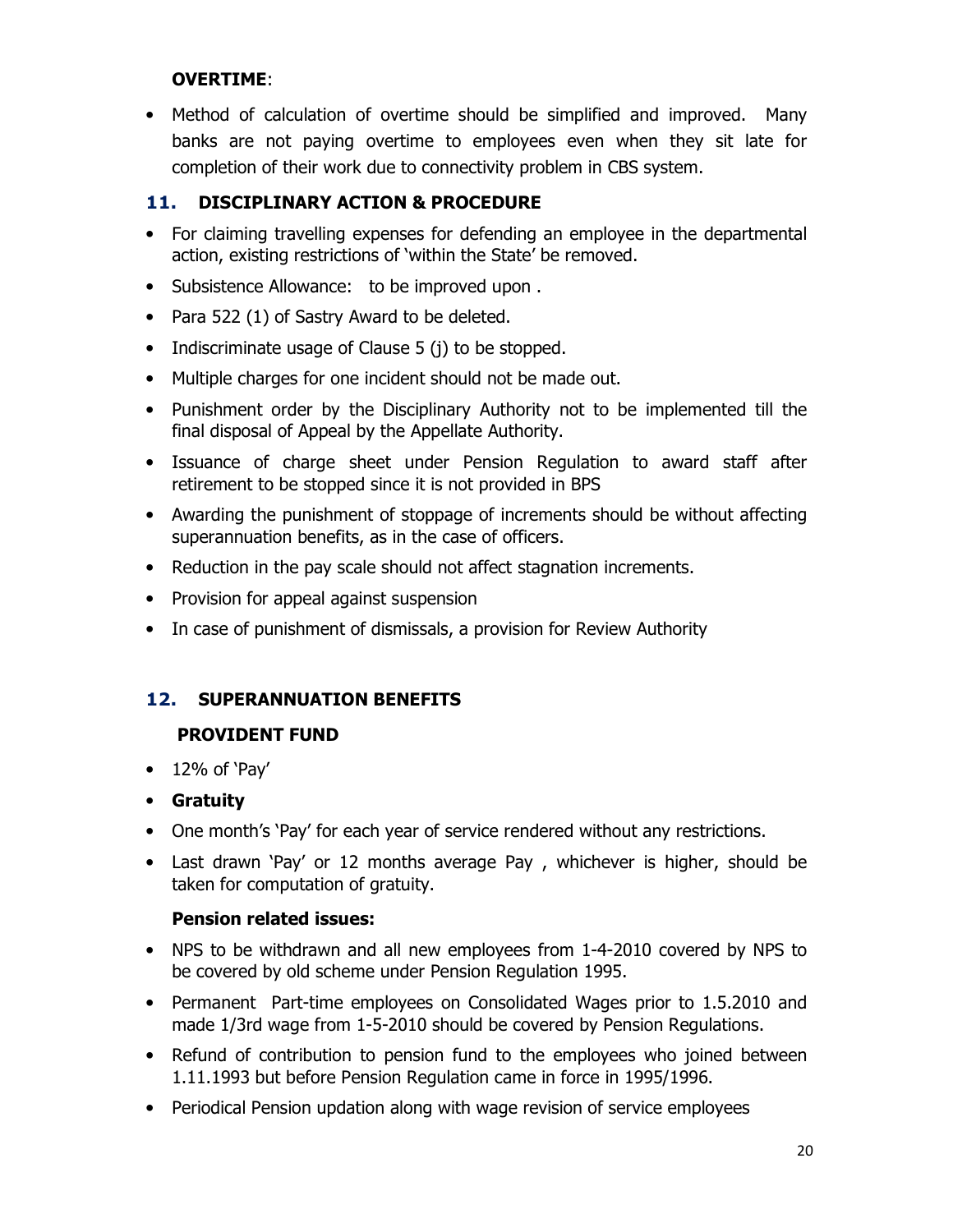- Basic pension of all existing pensioners to be updated at the same index level like Basic Pay of service employees viz July-Sept.2012 average.
- DA on pension to be on monthly basis .
- Same DA at 100% compensation for all pensioners and removal of slab system.
- Extending 2nd option facility to employees who resigned between 1995 and 27.4.2010.
- Qualifying service for full pension should be 20 years like in Govt/RBI;
- Average of 10 months or last drawn 'Pay', 'whichever is higher' should be considered for calculation of basic pension.
- Service rendered in Defence, if not counted for Defence pension should be added in bank service for payment of pension
- Actual service of Part time employees should be counted for pension and not on pro rata basis.

#### Family Pension –

- To be improved at par with RBI/ Government pension scheme
- Full pension as family pension for seven years or upto the age of 67 years instead of 65 years,
- Payment of Family Pension to unmarried/widowed daughters for life and if spouse and daughters are not available then to parents.
- Incorporation of provision in Pension Regulation in synergy with Clause 6 (b) 6 (c) and 6 (d) of settlement dated 10.4.2002.
- Extension of Para-368(17) of Sastry Award to Pension Optees.

#### Encashment of leave:

- Encashment of Privilege Leave should be increased to 300 days. Where there is any shortfall under PL, Sick Leave to be allowed for encashment, if available.
- Privilege Leave encashment to be permitted in case of loss of job due to punishments/resignations.
- Income Tax limit on exemption from leave encashment on retirement to be suitably amended.

# Cost on superannuation benefits should be outside and over and above the negotiated wage cost.

# 13. BONUS / EX-GRATIA

• Bonus Act to be amended to remove the existing eligibility ceiling and Bonus to be paid to all employees. Till the Act is amended, Ex-gratia in lieu of bonus should be paid to all employees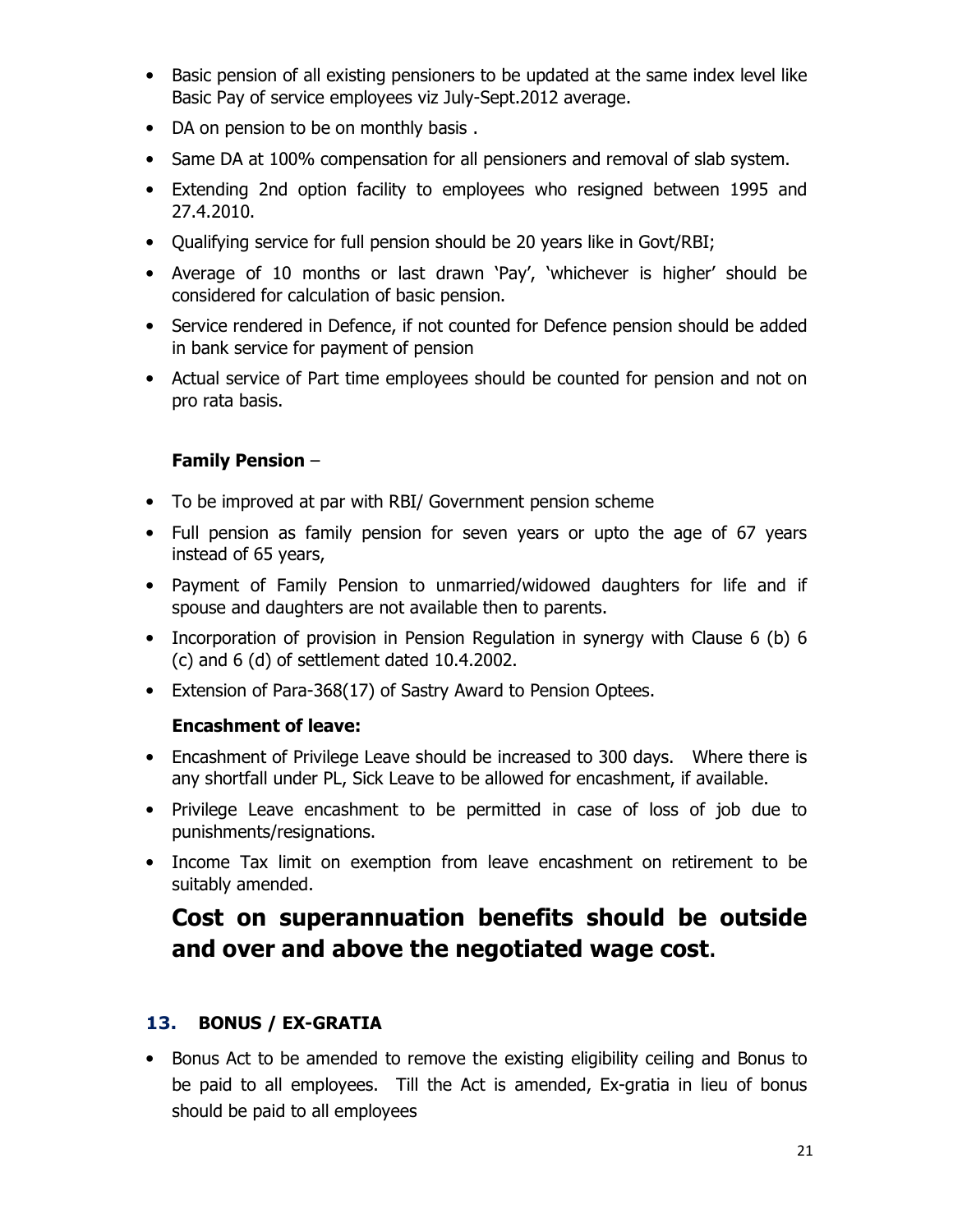#### 14. COMPASSIONATE GROUND APPOINTMENTS

• Compassionate ground appointments to the family member of the employees who die in harness to be restored. Scheme to be suitably revised without further delay

#### 15. DEFINITION OF FAMILY AND DEPENDENTS

• 'Family' for the purpose of hospitalization/Leave Fare Concession should include parents/parents-in-law, children, unmarried/widowed/ divorced daughter/sister and physically/mentally challenged son/daughter, brother/sister with disability of 25% or more, who are ordinarily residing with /wholly dependent on the employee.

# 16. DEPENDENTS' INCOME CRITERIA

• Amount for defining dependents to be increased from Rs.3500/- to Rs.10000/ per month.

# 17. FIVE-DAY WEEK

• Five-day week should be introduced

#### • LOANS & ADVANCES

- Improvements in Housing Loan, Vehicle (car/scooter) Loan, on concessional interest rates
- Increase in quantum of interest free festival advance
- Introduction of Education Loan scheme to wards of employees for pursuing graduate/post-graduate education etc., under concessional rate of interest.
- Housing loan in case of death of an employee should be written off.

# 18. OUTSOURCED / CONTRACT/ TEMPORARY / CASUAL EMPLOYEES

- All types of oursourcing of regular permanent jobs to be withdrawn which are not covered by existing settlement provisions
- All temporary/ contract/casual/outsourced employees should be absorbed.
- Equal pay for equal work for contract workers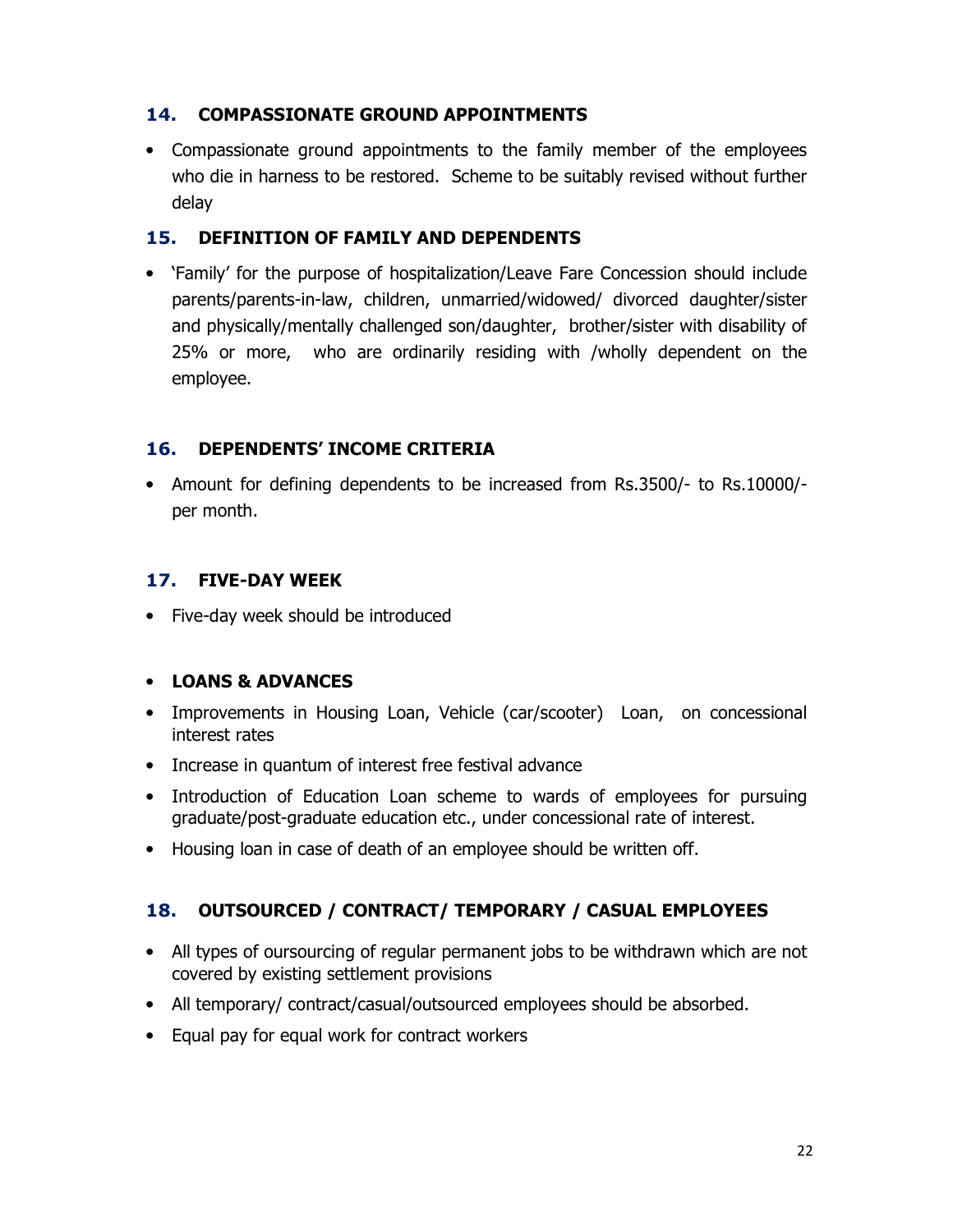#### 19. VOLUNTARY CESSATION FROM SERVICE:

- This Chapter needs to be deleted in view of court judgements
- Those who were removed from service under this clause to be extended a chance to appeal.
- Those who have been treated under this provision to be covered under pension scheme and pension to be sanctioned to them.

# 20. PART TIME EMPLOYEES

- All part time sweepers/safaikaramcharies to be converted to full time sweepers.
- Reimbursement of hospitalization expenses and LFC at par with the full time employees
- Permanent Part-time employees on Consolidated Wages prior to 1.5.2010 and made 1/3rd wage from 1-5-2010 should be covered by Pension Regulations and not under NPS.
- Pension to be paid on actual total service and not on pro rata basis.
- Improvement in fitment formula of part-time employees on enhancement to higher-scale/full-scale wages.
- ML for legal adoption of child to be extended to part-time employees.

# 21. RETIRED EMPLOYEES

- LFC and Hospitalization reimbursement should be extended to retired bank employees.
- Insurance cover to be provided.
- Ex-gratia to pre 1986 retirees/widows to be revised.
- Pension updation along with wage revision of service employees, revising the Basic Pension of all past retirees to the index point under 10th BPS, uniform rate of DA for all pensioners and removal of slab DA system for past retirees, improvement in family pension etc on the lines of the Government/RBI scheme.
- The percentage of allocation towards welfare schemes of retirees should be uniformly defined.

# 22. EXPENSES WHILE ON TRANSFERS

- Transportation charges on transfer should be reimbursed in full by any mode
- Packing charges also be reimbursed.
- Hotel accommodation for 6 days with halting allowance on transfer of an employee.
- Travel expenses and Joining Time should be allowed to employees on their transferred to another station .
- Breakage charges should be increased by 50%.
- Road transport charges should be revised.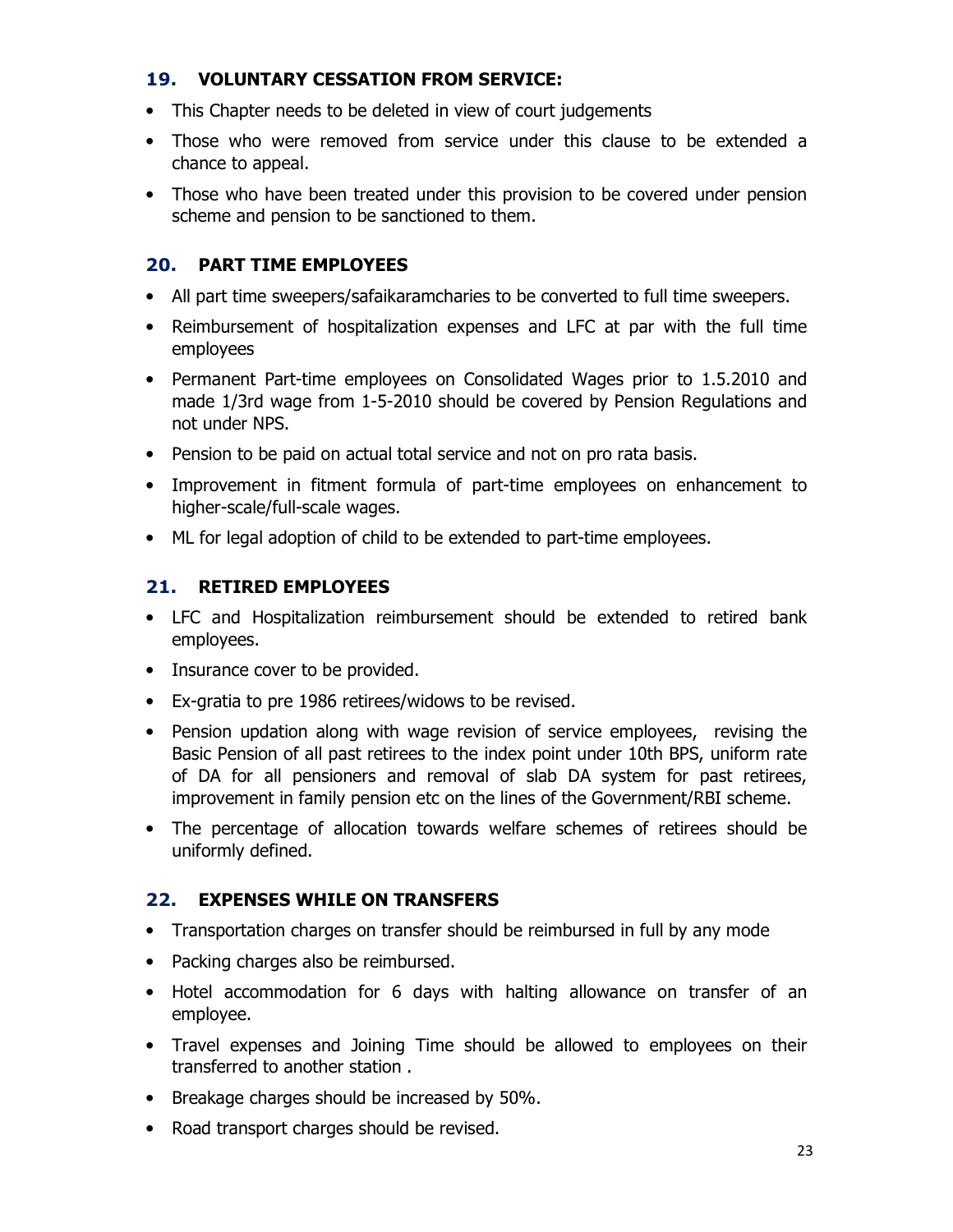# 23. OTHER SUGGESTIONS

- Streamlining and defined business/banking hours within working hours
- Deletion of Para 536 of Sastri Award
- BSRBs should be revived.
- Personal drivers in the Banks should be regularised.
- Declaration of bank holiday on  $8<sup>th</sup>$  March for International Women's Day

# 24. IMPROVEMENTS IN SERVICE CONDITIONS PERTAINING TO WOMEN EMPLOYEES:

- Establishment of child care centres in all major cities and towns to take care of the children.
- A female employee may be granted maternity leave, for legal adoption of child, upto one year within the overall entitlement.
- Treatment post hysterectomy be included in the domiciliary treatment.
- Maternity leave for hysterectomy be increased to 2 months.
- Over and above the 12 months maternity leave, another 2 months to be given to cover cases of hysterectomy, wherein the maternity leave is already exhausted.
- Normal delivery charges should be reimbursed, in full.
- Child care leave on the lines of central Government Scheme.
- Maternity leave should be 2 years in service for women employees and for 1 year on one occasion for one child.
- Medical treatment during pregnancy period of women employees should be treated as domiciliary treatment.
- Menopause leave to be permitted to women within ML.
- Reimbursement of Mammography / Pap Smear Test
- Sick leave may be granted to women employees to look after sickness of child below 12 years.
- Specific gyanec ailments to be covered under maternity leave including infertility treatment.
- In clause 30(d) of 9th Bipartite Settlement, 'whichever is earlier' to be deleted.

#### 25. PHYSICALLY CHALLENGED / DIFFERENTLY ABLED EMPLOYEES:

- Government guidelines on concessions to such employees in transfers/rotations/postings, etc. to be strictly followed by all Banks.
- Revision of conveyance allowance paid to these employees as per Govt. Guidelines.